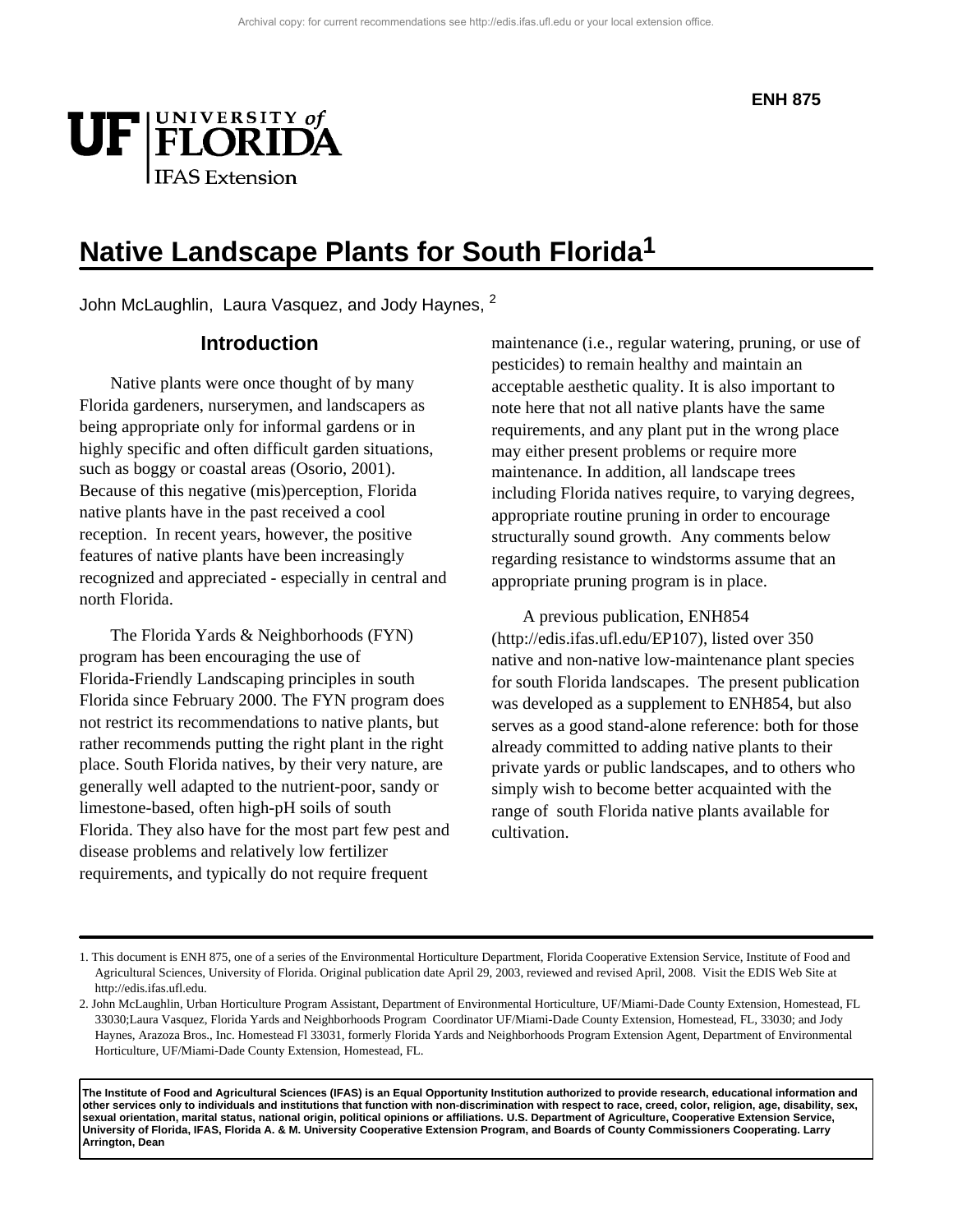# **Benefits of Native Plants**

While few of south Florida's native plants offer the striking floral display seen in many tropical exotics, most do possess attractive foliage or colorful fruits. Often they can add a pleasing form or texture to the landscape. South Florida has a wide variety of native plants that are both attractive and useful as landscape plants. The species listed herein grow well in urban landscape settings in part or all of south Florida without much attention, providing they are planted in the right place in the landscape. In addition to being interesting additions to urban yards and landscapes, native plants also increase the diversity of natural insect predators. Many are also attractive to other types of sought-after wildlife species (*i.e.*, birds and butterflies).

# **Finding and Using Native Plants in South Florida**

Although it is not difficult to find south Florida native plants in local garden centers, the range of species is usually extremely limited. With many local ordinances requiring an increasing percentage of native plants in new landscapes, it is to be hoped that this will eventually stimulate the availability of a more diverse range of south Florida natives in area garden centers. A list of retail and wholesale nurseries in south Florida that currently sell native plants is available on the Miami-Dade County Extension Web site. In addition, check local plant shows, rambles and native plant societies in your area. The Adopt-a-Tree program in Miami-Dade County, which offers free trees to county homeowners, always includes some that are native to south Florida.

# **County-Specific Soil Conditions**

Much of south Florida is similar with respect to climate and other growing conditions; therefore, most of the plants on this list should be widely applicable throughout the region. However, once you pass from the sandy soils of Palm Beach, Broward, and northern Miami-Dade County into the calcareous Rockland soils of central and southern Miami-Dade and Monroe counties, the landscape environment changes dramatically, and this can affect the ability to grow certain species. Add to that the appearance of pockets

of marl soil and the varying types of fill soils that can be found in urban areas, and the issue of soil compatibility becomes increasingly important. For example, buttonwood (*Conocarpus erectus*) will not grow well in marl soil, where it is susceptible to *Diaprepes* weevil larvae. However it grows well on Miami limestone, where it is found naturally as an understory component of pine Rockland. Conversely, the paurotis palm (*Acoelorraphe wrightii*) is found in wet, peaty soils of the Everglades and grows poorly in the limestone and alkaline sandy soils found in most metro areas of south Florida. Notes on soil conditions prevailing in each plant's natural habitat are included as an aid to assessing its suitability for a particular landscaping site.

## **Native Plant Categories**

The 146 native plant species listed in this publication are grouped according to their functions in the landscape. Separate tables are provided for the following categories: wildflowers (Table 1); shrubs and small trees (Table 2); medium and large trees (Table 3); palms and our single native cycad (Table 4); ornamental grasses, ferns, and groundcovers (Table 5); and vines (Table 6). Each entry includes the common name, scientific name, typical height, light preference, salt tolerance, distinguishing characteristics, and culture recommendations.

Doubt has been raised concerning the status of certain plants as being native to south Florida. It is beyond the scope of this document to enter into a discussion as to what constitutes a Florida native plant (see Norcini 2006). In choosing which plants qualify as south Florida natives, we have been guided by the '"Atlas of Florida Vascular Plants" and lists prepared by the Institute for Regional Conservation. Omitted from this publication, therefore, are items such as the Geiger tree (*Cordia sebestena*), golden dewdrop (*Duranta repens*) and black olive (*Bucida buceras*), each of which has on occasion been referred to as a Florida native.

As taxonomists attempt to develop more logical schemes of plant classification, scientific names are liable to change. The present publication uses those scientific names currently accepted in the USDA Plants Data Base: http://plants.usda.gov.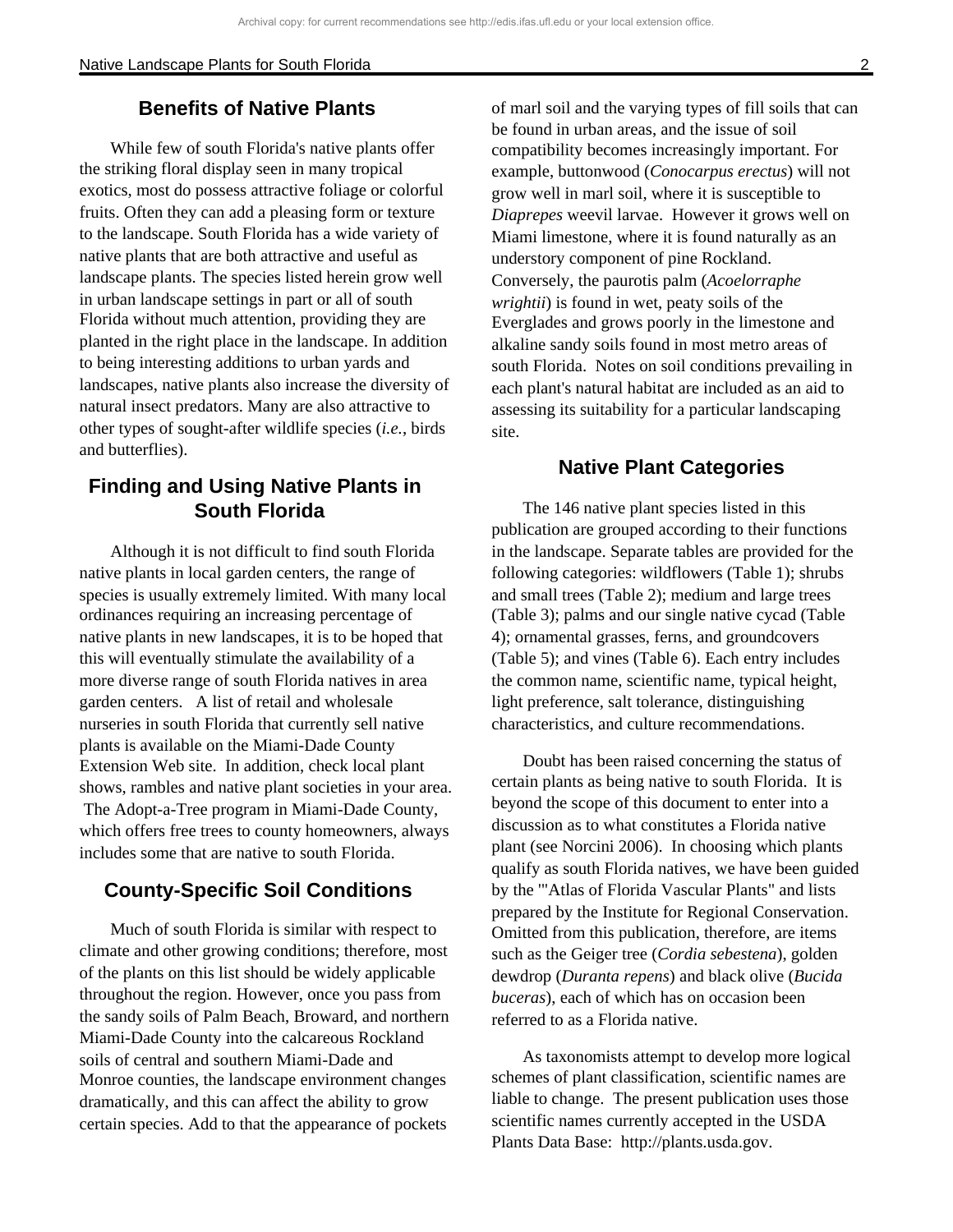## **Native Plant Resources**

Association of Florida Native Nurseries website: http://www.afnn.org.

Austin, D.F. *Pine Rockland Plant Guide*. Miami-Dade County Department of Environmental Resource Management, Miami, FL.

Bell, C.R. & B.J. Taylor. 1982. *Florida Wildflowers and Roadside Plants*. Laurel Hill Press, Chapel Hill, NC.

Black, R.J. 1997. *Native Florida Plants for Home Landscapes*. University of Florida-IFAS Publication ENH-25, Gainesville.

Bodle, M. (ed.) 2003 *Waterwise: South Florida Landscapes*, South Florida Water Management District (http://www.sfwmd.gov)

Florida Native Plant Society website: http://www.fnps.org.

*Floridata*TM website: http://www.floridata.com.

Haehle, R.G. & J. Brookwell. 2004. *Native Florida Plants*. Taylor Trade Publishing, Boulder CO.

Meerow, A.W. 1991. *Native Shrubs for South Florida*. University of Florida-IFAS Publication EES-59, Gainesville.

Meerow, A.W. 1996. *Native Trees for South Florida*. University of Florida-IFAS Publication EES-57, Gainesville.

Meerow, A.W. 1999. *Native Ground Covers for South Florida*. University of Florida-IFAS Publication EES-60, Gainesville.

Miami-Dade County. 2001. *Dade County Landscaping Manual*. Miami-Dade County, FL.

Natives for Your Neighborhood – http:www.regionalconservation.org

Nelson, G. 2003 *Florida's Best Native Landscape Plants*. University Press of Florida, Gainesville, FL

Norcini 2006 *Native Plants: An Overview*. University of Florida – IFAS Publication ENH 1045

Osorio, R. 2001. *A Gardener's Guide to Florida's Native Plants*. University Press of Florida, Gainesville, FL.

Taylor, W.K. 1998. *Florida Wildflowers in their Natural Communities*. University Press of Florida, Gainesville, FL.

Tomlinson, P.B. 1980 *The Biology of Trees Native to South Florida*. Harvard University Printing **Office** 

Wunderlin, R.P. & B.F. Hansen. 2004. *Atlas of Florida Vascular Plant*s. Institute for Systematic Botany, University of South Florida. Internet: http://www.plantatlas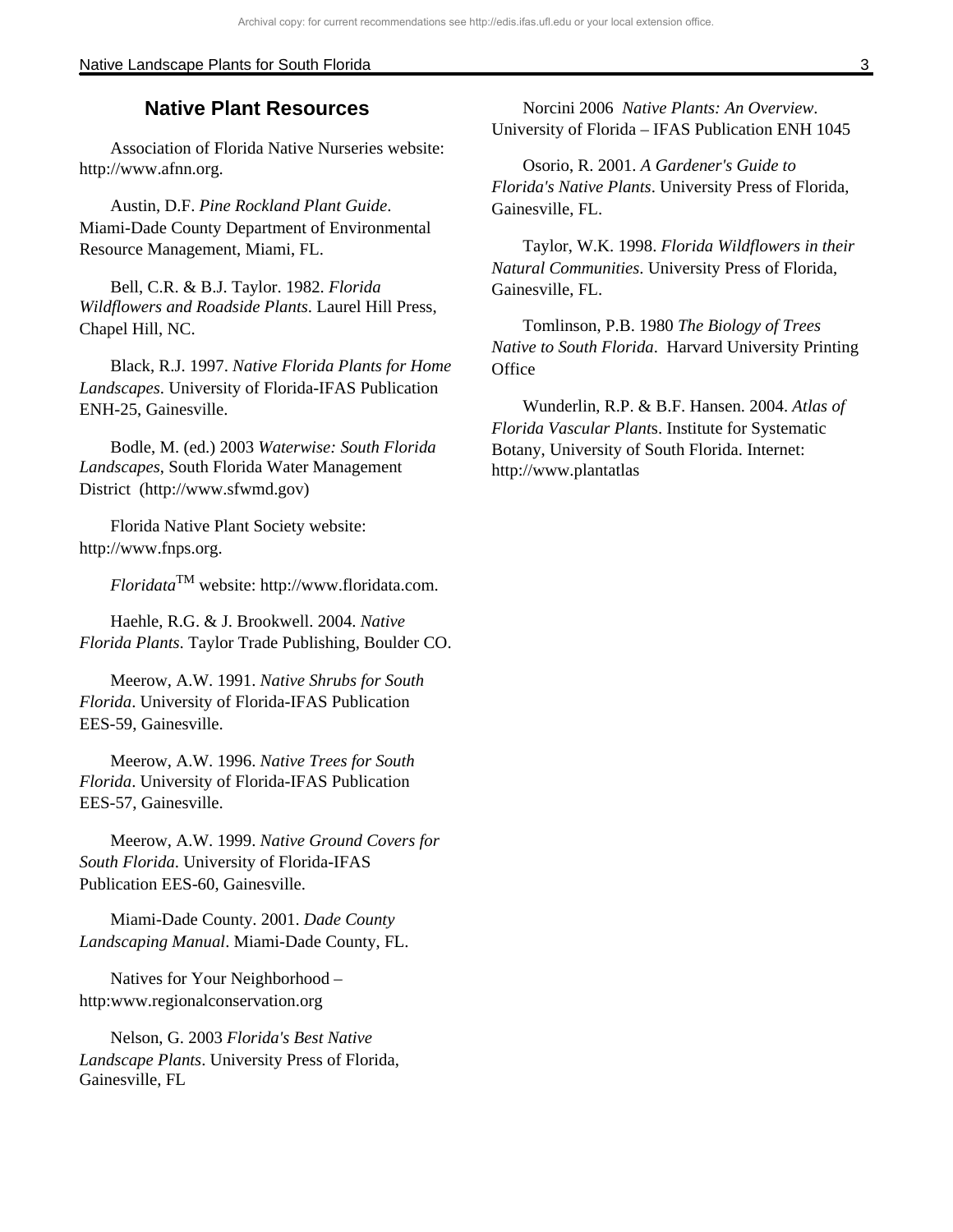| <b>Common name</b><br><b>Scientific name</b>                                    | <b>Size</b><br>(inches) | Light<br>preference          | <b>Salt</b><br>tolerance | <b>Comments</b>                                                                                                                                                                                                                                                                                                   |
|---------------------------------------------------------------------------------|-------------------------|------------------------------|--------------------------|-------------------------------------------------------------------------------------------------------------------------------------------------------------------------------------------------------------------------------------------------------------------------------------------------------------------|
| Climbing aster<br>Ampelaster carolinianus<br>Syn Symphyotrichum<br>carolinianum | $[-10]$                 | Full sun to<br>shade         | Low                      | Fast growing, climbing, woody-stemmed perennial<br>with bluish lavender flowers. Prefers moist, sandy<br>soils with some organic matter. Limited drought<br>tolerance. Flowers principally in fall, after which it<br>should be heavily cut back.                                                                 |
| Butterfly weed *<br>Asclepias tuberosa                                          | 18-36                   | Full sun to<br>light shade   | Low                      | Perennial wildflower with orange summertime flowers;<br>occurs in open pineland. Essential component of a<br>butterfly garden; also attracts hummingbirds.<br>Free-draining calcareous or sandy soils. Drought<br>tolerant.                                                                                       |
| Seaside oxeye *<br>Borrichia arborescens                                        | 24-48                   | Full sun                     | High                     | Low, spreading, shrubby plant with yellow, daisy-like<br>flowers and succulent leaves. Drought tolerance<br>limited; prefers sandy, moist but free-draining soil.<br>Best for ocean front sites - inland prone to root rots<br>on garden soil.                                                                    |
| Silver oxeye *<br>Borrichia frutescens                                          | 24-48                   | Full sun                     | High                     | Similar to B. arborescens, but more cold tolerant<br>(occurs the length of coastal Florida). Silvery foliage<br>and a less upright stature. Sandy soils but with slightly<br>more organic matter.                                                                                                                 |
| <b>Tickseed</b><br>Coreopsis leavenworthii                                      | 18-36                   | Full sun                     | Low                      | Florida's state wildflower. Tall, fast-growing stems<br>terminate in yellow flowers with brown/black centers.<br>Requires moist sandy soils, limited drought tolerance.<br>Poorly adapted to Miami limestone.                                                                                                     |
| Twinflower*<br>Dyschoriste oblongifolia                                         | $8 - 12$                | Full sun to<br>partial shade | Low                      | Small, sprawling perennial that, under favorable<br>conditions, can form a limited groundcover. Delicate<br>stems bear fine-textured leaves and small purple<br>flowers. Sandy or limestone based soils; highly<br>drought tolerant.                                                                              |
| Yellowtop *<br>Flaveria linearis                                                | 24-48                   | Full sun to<br>partial shade | Low                      | Erect to sprawling perennial with large clusters of tiny<br>yellow flowers throughout summer. Vigorous and easy<br>to grow, but cannot tolerate wind exposure. Often<br>grows in marshy areas but is highly drought tolerant.<br>Can be deadheaded after flowering to improve<br>appearance. May become weedy.    |
| Indian blanket<br>Gaillardia pulchella                                          | $12 - 18$               | Full sun                     | High                     | Colorful annual or short-lived perennial. Considerable<br>variation in flower color; typically bears red flowers<br>with yellow-tipped petals. Plant in open site with good<br>drainage. Good choice for sandy coastal sites.                                                                                     |
| Beach sunflower<br>Helianthus debilis*                                          | $12 - 24$               | Full sun                     | High                     | Erect or prostrate, spreading plant with<br>sandpaper-like leaves and 2 to 3" yellow sunflowers.<br>Ideal for beachfront plantings, but can decline inland<br>if soil is too rich or site has imperfect drainage. The<br>subsp. vestitus is endemic to Florida's west coast.                                      |
| Pineland heliotrope<br>Heliotropium polyphyllum                                 | $6 - 12$                | Full sun to<br>partial shade | High                     | Sparse, partly erect or prostrate, slowly spreading<br>perennial composed of thin stems, terminal scorpioid<br>inflorescence bearing tiny yellow flowers. Prefers<br>moist sandy/calcareous soils low in organic matter,<br>but is highly drought tolerant White-flowering form<br>found on Florida's west coast. |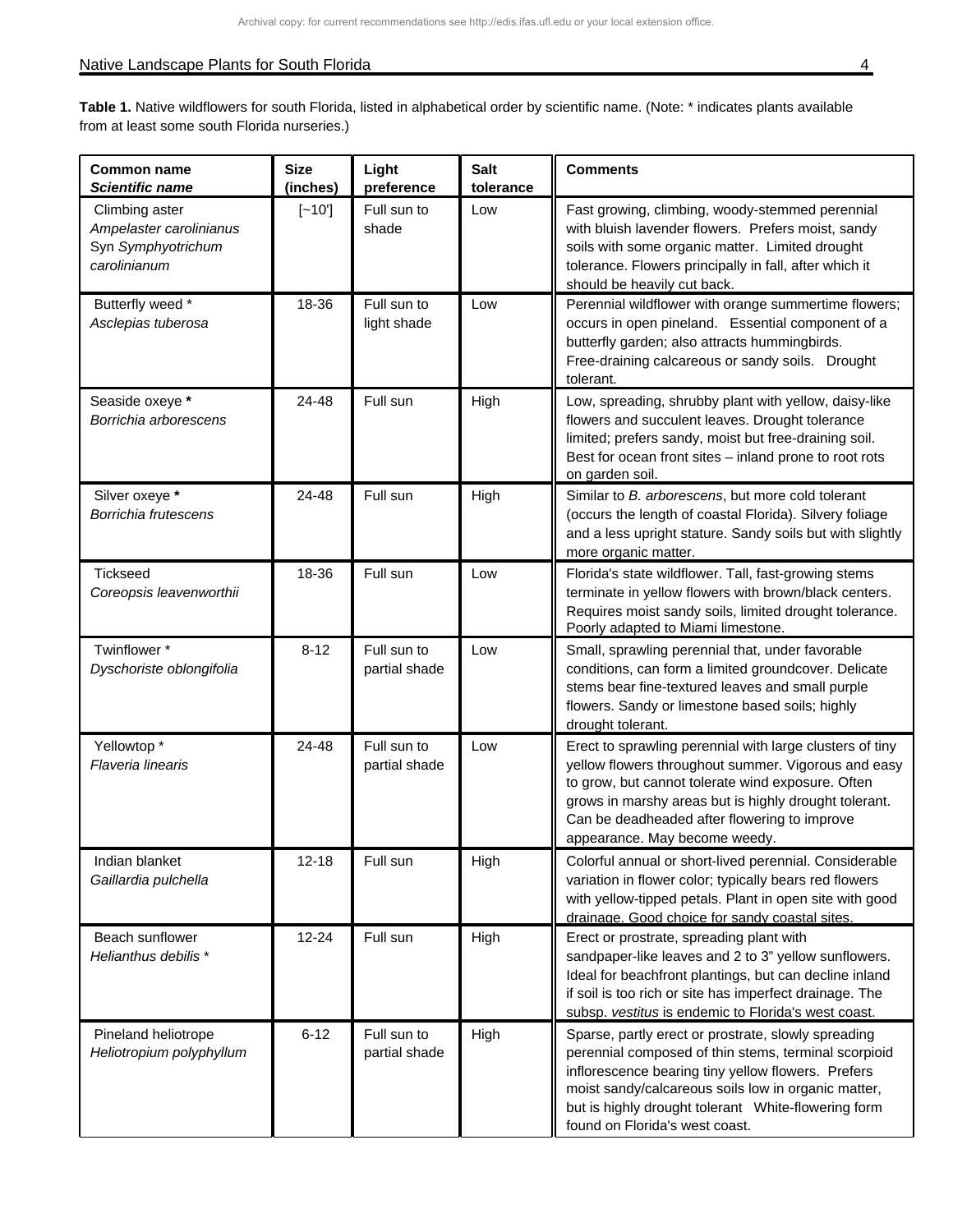| Pineland lantana<br>Lantana depressa                                                                  | 24-48     | Full sun                     | High     | Low, sprawling, woody shrublet with small, yellow<br>flowers that attract a variety of butterflies. Calcareous<br>to sandy soils. Highly drought tolerant. Most plants<br>offered for sale have hybridized to varying degrees in<br>the wild with the invasive exotic L. camara                                                                                              |
|-------------------------------------------------------------------------------------------------------|-----------|------------------------------|----------|------------------------------------------------------------------------------------------------------------------------------------------------------------------------------------------------------------------------------------------------------------------------------------------------------------------------------------------------------------------------------|
| Beach peanut<br>Okenia hypogaea                                                                       | $6 - 72$  | Full sun                     | High     | Trailing annual with opposite paired leaves of unequal<br>size having wavy, sinuate margins. Attractive<br>magenta flowers; stalks curve down and fruit develops<br>under soil surface. Sandy soil; best for beachfront<br>sites. Highly tolerant of drought. A decidedly transient<br>member of the landscape.                                                              |
| Pennyroyal<br>Piloblephis rigida                                                                      | $6 - 24$  | Full sun                     | Low      | Low-growing perennial of sandy pinelands with small,<br>shrimp-like flowers emerging from green, scale-like<br>bracts. Attractive to butterflies Not fussy about soil as<br>long as it is on the dry side.                                                                                                                                                                   |
| Silkgrass <sup>*</sup><br>Pityopsis graminifoli<br>Proposed name change to<br>Heterotheca graminifoli | 24-36     | Full sun                     | Low      | Herbaceous perennial with silvery, silky stems,<br>grass-like basal leaves, and small, terminal yellow<br>flowers. Sandy/calcareous soils low in organic matter.<br>Highly drought tolerant.                                                                                                                                                                                 |
| Black-eyed<br>Susan*<br>Rudbeckia hirta                                                               | 24-36     | Full sun to<br>light shade   | Low      | Annual or short-lived perennial; large, deep yellow<br>flowers with dark brown centers. Free-draining sandy<br>or calcareous soils low in organic matter. Does not<br>tolerate prolonged, wet weather when grown in<br>improved garden soils. Highly drought tolerant.<br>Attracts butterflies.                                                                              |
| Thickleaf wild petunia<br>Ruellia succulenta                                                          | $12 - 18$ | Full sun to<br>partial shade | Low      | Herbaceous perennial of pineland understory with<br>blue/pink, petunia-like flowers year-round.<br>Free-draining calcareous/sandy soils. Ruellia<br>caroliniensis has similar flowers but thinner leaves;<br>may volunteer but not as invasive as common Ruellia<br>(R. tweediana).                                                                                          |
| Blue-eyed grass<br>Sisyrinchium angustifolium                                                         | $12 - 18$ | Full sun                     | Low      | Grass-like herbaceous plant in the Iris family with<br>attractive yellow- centered bluish-purple flowers.<br>Prefers moist, sandy/calcareous soils; limited drought<br>tolerance.                                                                                                                                                                                            |
| Pineland or sweet<br>goldenrod<br>Solidago odora v.<br>chapmanii                                      | $12 - 24$ | Full sun to<br>light shade   | Moderate | Erect perennial with slender stems topped<br>summer/fall by brilliant yellow flowers. Free-draining<br>sandy/calcareous soils. Highly drought tolerant. Best<br>if deadheaded in winter.                                                                                                                                                                                     |
| Seaside goldenrod<br>Solidago sempervirens                                                            | 36-48     | Full sun                     | High     | Tall, erect herbaceous perennial similar to S. odora,<br>but much tighter flower spike. Moist, sandy to<br>calcareous soils with some organic matter. Slightly<br>less tolerant of drought than pineland goldenrod.                                                                                                                                                          |
| Blue porterweed*<br>Stachytarpheta jamaicensis                                                        | 12-36     | Full sun to<br>partial shade | Moderate | Small, shrubby, perennial groundcover bearing tiny<br>bluish-purple flowers that are highly attractive to<br>butterflies. Free-draining calcareous or sandy soils.<br>Highly drought tolerant. Exotic S. cayennensis (syn.<br>S. urticifolia) is a taller (4-6') more shrubby plant which<br>is often confused with the native species, with which it<br>readily hybridizes. |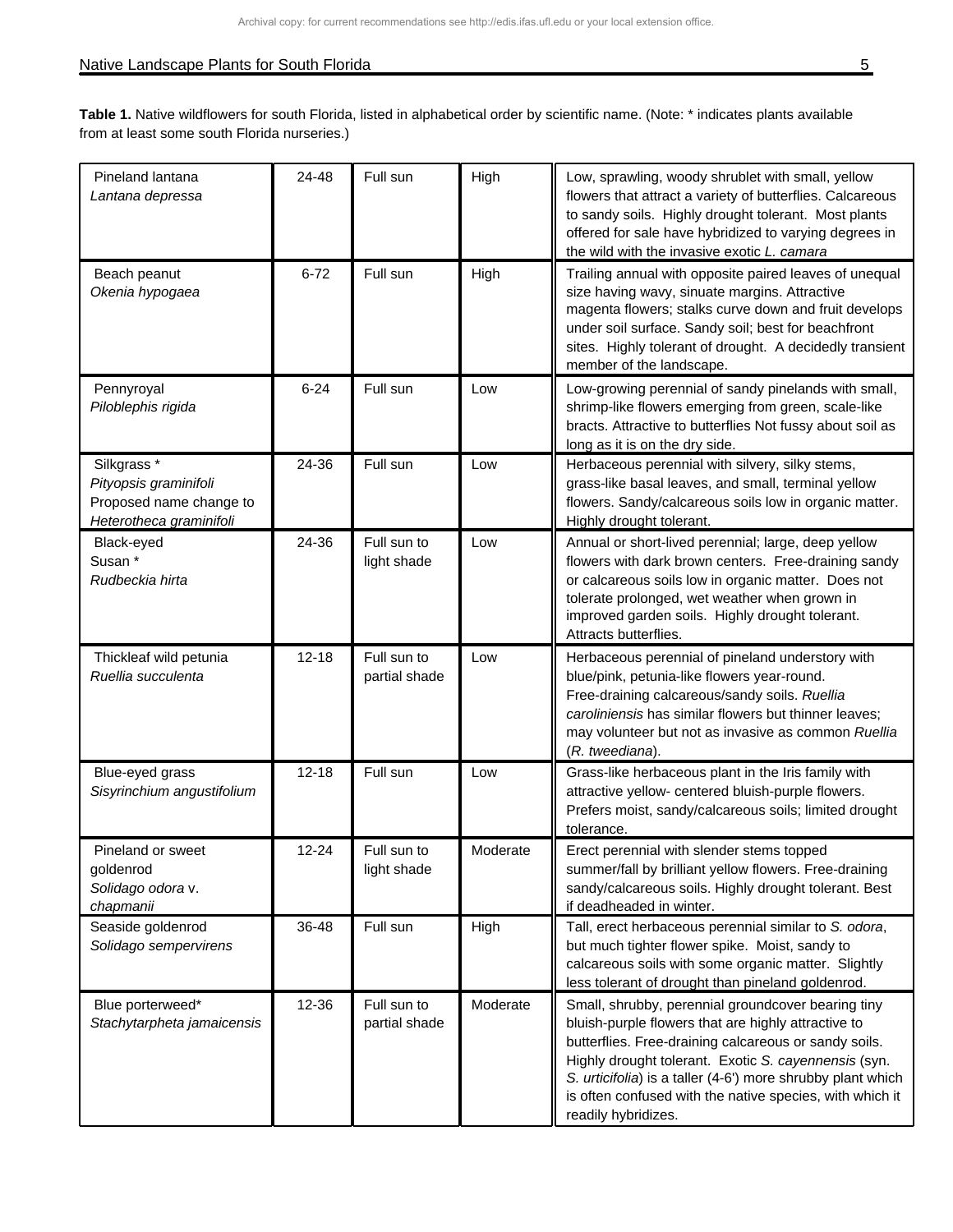**Table 1.** Native wildflowers for south Florida, listed in alphabetical order by scientific name. (Note: \* indicates plants available from at least some south Florida nurseries.)

| Pineland pinklet<br>Stenandrium dulce                            | $2 - 6$  | Full sun to<br>deep shade  | Low | Tiny, dwarf perennial with a basal rosette of leaves,<br>from which short stems arise bearing small pink<br>flowers. May eventually spread to form groundcover,<br>but cannot tolerate competition from other plants.<br>Moist sandy to calcareous soils low in organic matter.<br>Limited drought tolerance.                                                                                                                                                        |
|------------------------------------------------------------------|----------|----------------------------|-----|----------------------------------------------------------------------------------------------------------------------------------------------------------------------------------------------------------------------------------------------------------------------------------------------------------------------------------------------------------------------------------------------------------------------------------------------------------------------|
| Scale leaf aster<br>Symphyotrichum adnatum<br>Syn. Aster adnatus | $6 - 24$ | Full sun to<br>light shade | Low | Perennial wildflower with a distinctive growth habit,<br>forming a clump of loose, wiry stems bearing<br>numerous small, scale-like leaves and lavender<br>flowers. Sandy or calcareous soils low in organic<br>matter.                                                                                                                                                                                                                                              |
| Rain lilies *<br>Zephyranthes spp                                | 6        | Full sun                   | Low | Of the Florida native rain lilies, Simpson's zephyr lily,<br>Z. simpsonii (white flowers), is found in central, and<br>parts of south Florida; it is endangered and of limited<br>distribution (commercially unavailable). Z. atamasco<br>(white flowers) is restricted to north to central Florida<br>and is commercially available. Rain lilies require<br>some shade, acidic soil, and, when in active growth,<br>plenty of moisture. They are dormant in winter. |

| Common name<br><b>Scientific name</b>                                                                 | <b>Size</b><br>(feet) | Light<br>preference | <b>Salt</b><br>tolerance | <b>Comments</b>                                                                                                                                                                                                                                                                                                                                                |
|-------------------------------------------------------------------------------------------------------|-----------------------|---------------------|--------------------------|----------------------------------------------------------------------------------------------------------------------------------------------------------------------------------------------------------------------------------------------------------------------------------------------------------------------------------------------------------------|
| Spineless acacia, cinnecord *<br>Acacia choriophylla<br>Syn. A. choriophylloides.                     | $20 - 25'$            | Full sun            | High                     | Considered endangered in Florida; limited to Florida<br>Keys and Miami-Dade (escape). Small, open,<br>multi-trunk tree with bipinnate leaves; leaflets much<br>larger than other native acacias. Yellowish, globose<br>inflorescences. Minute stipular spines. Moist to dry<br>sandy/calcareous soils. Drought tolerant. Adaptable<br>and amenable to pruning. |
| Sweet acacia *<br>Acacia farnesiana                                                                   | 15                    | Full sun            | High                     | Small tree with yellow sweet-smelling, "pom-pom like"<br>inflorescences. Needs free-draining<br>sandy/calcareous soils – prone to root rots on<br>improved garden soils. Highly drought tolerant.<br>Occurs mostly in southwest Florida.                                                                                                                       |
| Pineland acacia<br>Acacia pinetorum<br>Proposed name change<br>Vachellia farnesiana var.<br>pinetorum | $4 - 10$              | Full sun            | High                     | Dwarf, spiny shrub with delicate, gray to gray-green,<br>bipinnate leaves. Inflorescences yellow, globulose,<br>with pervasive sweet fragrance. Calcareous or sandy<br>soils. Highly drought tolerant. Ideal as barrier shrubs                                                                                                                                 |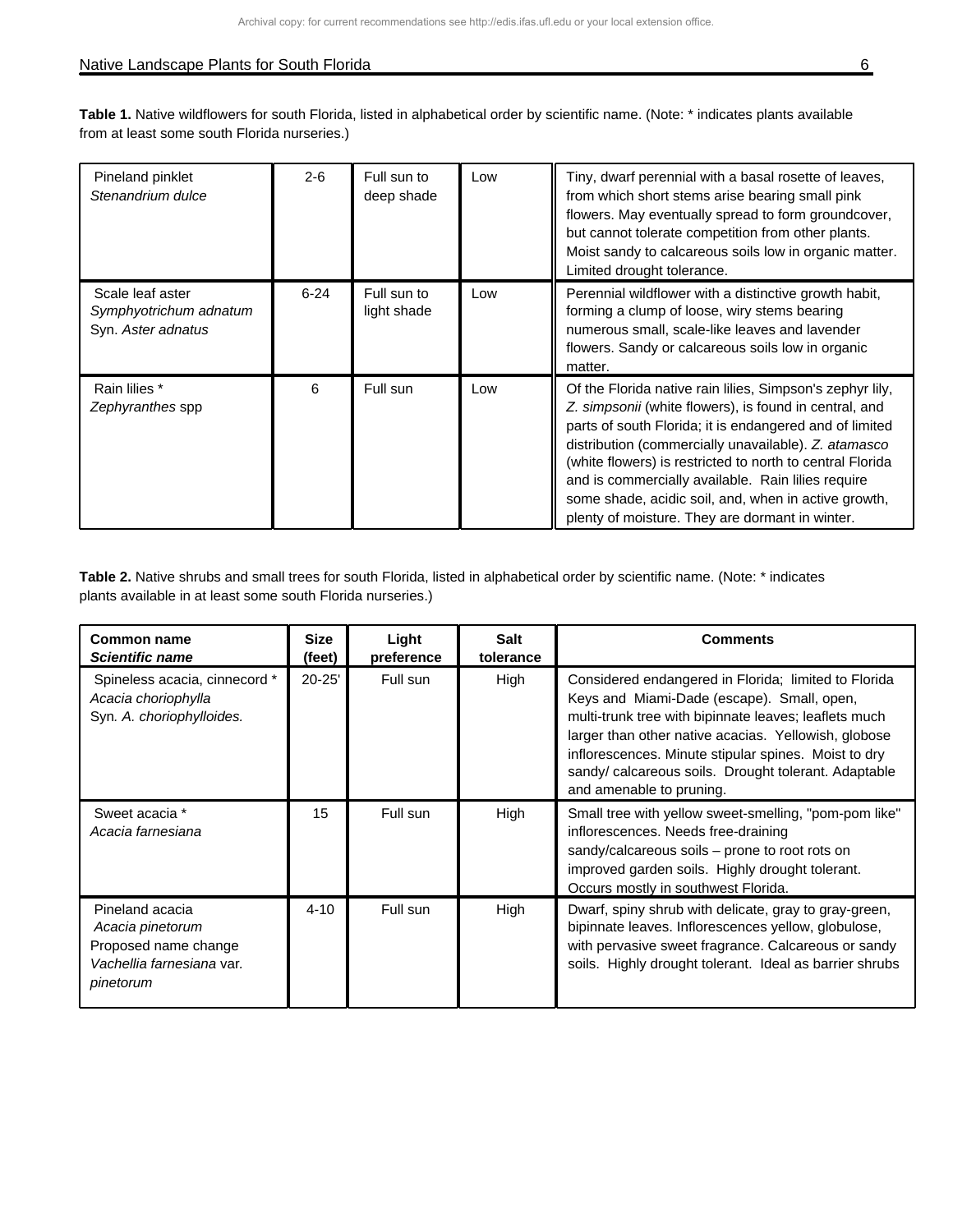## Native Landscape Plants for South Florida 7 and 7 and 7 and 7 and 7 and 7 and 7 and 7 and 7 and 7 and 7 and 7 and 7 and 7 and 7 and 7 and 7 and 7 and 7 and 7 and 7 and 7 and 7 and 7 and 7 and 7 and 7 and 7 and 7 and 7 and

| Mexican alvaradoa<br>Alvaradoa amorphoides                   | $10 - 35$ | Full sun to<br>light shade   | Low      | An open, airy, shrub/slender small tree; pinnate<br>leaves, each with up to 40 small, thin, rounded<br>leaflets. Dioecious; flowers (winter) in 3 to 4" pendant<br>spikes, with red flushed winged fruits (samara)<br>containing a single seed on female flowering trees.<br>Sandy or calcareous soils, preferably with some<br>organic content. Highly drought tolerant.<br>Endangered in Florida and of limited availability;<br>should be more widely used. |
|--------------------------------------------------------------|-----------|------------------------------|----------|----------------------------------------------------------------------------------------------------------------------------------------------------------------------------------------------------------------------------------------------------------------------------------------------------------------------------------------------------------------------------------------------------------------------------------------------------------------|
| Torchwood<br>Amyris elemifera                                | $8 - 15$  | Full sun to<br>partial shade | Moderate | Shrub or small tree in the citrus family. Bark gray to<br>brown. Aromatic compound leaves; leaflets dark,<br>shiny green. Terminal clusters of small fragrant white<br>flowers (spring to fall) followed by purplish fruit.<br>Free-draining but moist sandy or calcareous soils<br>containing some organic matter. Moderately drought<br>tolerant.                                                                                                            |
| Marlberry *<br>Ardisia escallonioides                        | $5 - 20$  | Partial shade                | High     | Upright shrub to small tree with a narrow canopy;<br>attractive foliage and berries. Can also be used as an<br>informal screen. Does poorly in day-long full sun.<br>Free-draining sandy or calcareous soil containing<br>some organic matter. Moderately drought tolerant -<br>prefers evenly moist soil. Attracts birds. Do not<br>confuse with invasive exotic shoe button ardisia, A.<br>elliptica                                                         |
| Bahama Strongback *<br>Bourreria succulenta<br>Syn. B. ovata | 20        | Full sun to<br>light shade   | High     | With part shade, growth more upright; in full sun<br>sprawls to form a large shrub; numerous small, white<br>flowers followed by orange berries that attract birds.<br>Also mistakenly- known as strongbark. Sandy or<br>calcareous soil with some organic content. Highly<br>drought tolerant.                                                                                                                                                                |
| Locustberry*<br>Byrsonima lucida                             | 18        | Full sun to<br>light shade   | Moderate | Large shrub or occasionally a small tree with many<br>erect stems. Leaves leathery, oblanceolate, mid-vein<br>prominent. Clusters of white to pink flowers becoming<br>yellow to brick red. Calcareous soils, preferably with<br>some organic content; must be free draining.<br>Susceptible to over watering in garden soils. Highly<br>drought tolerant.                                                                                                     |
| Beautyberry *<br>Callicarpa americana                        | $6 - 8$   | Full sun to<br>partial shade | Moderate | "Leggy" shrub, especially when grown in shade.<br>Flowers are insignificant; grown for the showy<br>long-lasting purple berries; a favorite food source of<br>birds. More attractive if cut back hard in late winter to<br>stimulate new growth. Sandy or calcareous soil with<br>some organic content. Highly drought tolerant.                                                                                                                               |
| Spicewood*<br>Calyptranthes pallens                          | $5 - 25$  | <b>Partial Shade</b>         | Moderate | Small, shrubby tree with aromatic leaves,<br>burgundy-tinged new growth, and insignificant white<br>flowers. Can be sheared and grown as a hedge.<br>Free-draining calcareous soils with some organic<br>content; preferably moist but moderately drought<br>tolerant.                                                                                                                                                                                         |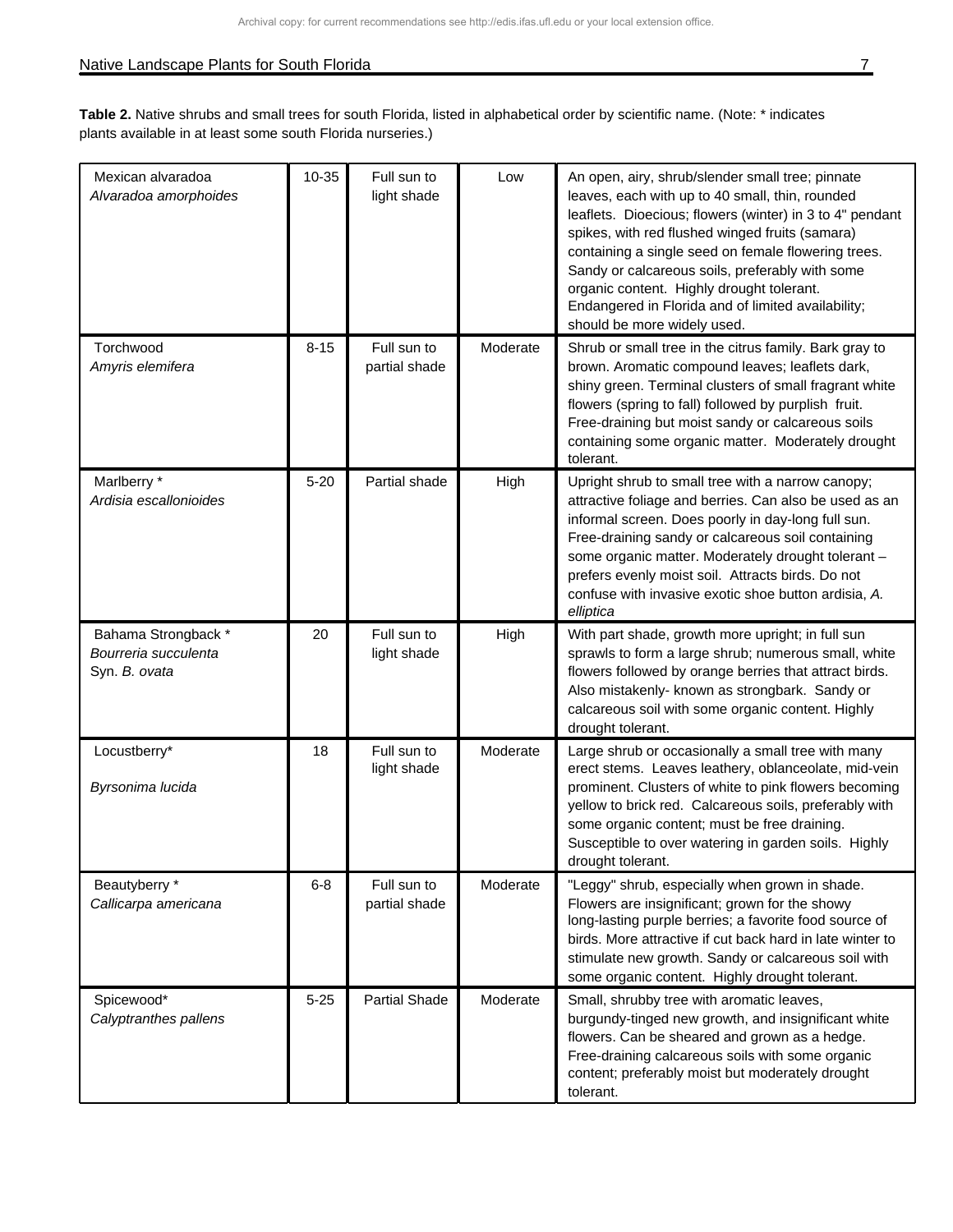| Cinnamon bark*<br>Canella winterana                                                                                             | $10 - 30$   | Full sun to<br>light shade   | High                    | One of south Florida's most ornamental trees:<br>slow-growing with a dense, broad crown; thick,<br>aromatic leaves; fragrant, pinkish red to violet flowers;<br>and purplish red berries. Inner bark has cinnamon<br>-like aroma. Limestone-based, free-draining soils<br>containing some organic matter; prefers evenly moist<br>soil but moderate drought tolerance. Suitable for<br>coastal sites away from ocean front.                                                       |
|---------------------------------------------------------------------------------------------------------------------------------|-------------|------------------------------|-------------------------|-----------------------------------------------------------------------------------------------------------------------------------------------------------------------------------------------------------------------------------------------------------------------------------------------------------------------------------------------------------------------------------------------------------------------------------------------------------------------------------|
| Jamaica caper *<br>Capparis cynophallophora                                                                                     | 18          | Full sun to<br>partial shade | High                    | Slow-growing shrub that can be limbed up and used<br>as a narrow, compact small tree. Given time in full<br>sun, the dense foliage makes for an excellent privacy<br>screen. Attractive white to pink, fragrant flowers with<br>exserted stamens opening night into following<br>morning. Free-draining sandy or calcareous soils<br>with some organic matter. An occasional application<br>of organic fertilizer beneficial. Highly drought tolerant.<br>Good for coastal sites. |
| Limber caper *<br>Capparis flexuosa                                                                                             | 12-25       | Full sun to<br>part shade    | High                    | Usually seen as a scandent shrub; requires support -<br>can be allowed to clamber into a nearby tree. Flowers<br>(see C. cynophallophora) in spring followed by<br>beanlike fruit capsules in summer or fall. (Soils - see<br>C. cynophallophora)                                                                                                                                                                                                                                 |
| Bird pepper<br>Capsicum annuum var.<br>glabriusculum                                                                            | $1.5 - 3$   | Full sun to<br>part shade    | Low                     | Dwarf, dense, evergreen shrub with glossy, dark<br>green leaves and tiny, extremely hot peppers which<br>are highly attractive to birds. Grown by early settlers<br>to south Florida. Free-draining calcareous or alkaline,<br>sandy soils, preferably moist but moderately drought<br>tolerant.                                                                                                                                                                                  |
| Cocoplum <sup>*</sup><br>Chrysobalanus icaco                                                                                    | $3 - 15$    | Full sun to<br>partial shade | High (but<br>see notes) | Shrub to small tree with coriaceous shiny leaves and<br>edible fruit. Often used as a clipped hedge but more<br>attractive as a tall informal screen; Thins out if planted<br>in too much shade. Pineland form is sold as 'Red Tip'<br>and has red new leaves. The cv. 'Horizontal' is a<br>low-growing (3- to 4'), salt-tolerant, coastal form more<br>able to withstand drought and better suited to seaside<br>locations. Lobate lac scale can be a problem.                   |
| Snowberry*<br>Chiococca alba                                                                                                    | $10 - 15$   | Full sun                     | Moderate                | Shrub or rarely small tree with vine-like stems, glossy<br>green, elliptical to lanceolate leaves, and tiny<br>yellowish flowers scentless at first, becoming more<br>fragrant as they age. Striking milky white berries.<br>Keep pruned - unchecked it can grow into adjacent<br>plants. Calcareous or sandy soils with some organic<br>matter, preferably moist; moderately drought tolerant.                                                                                   |
| <b>Pineland Snowberry</b><br>Chiococca parvifolia Some<br>authorities regard C. parvifolia<br>to be synonymous with C.<br>alba. | $1 -$<br>10 | Full sun to<br>light shade   | Low                     | Similar to C. alba but smaller leaves, white flowers<br>and trailing habit - can be used as a ground cover.<br>Primarily found in Miami -Dade (calcareous Rockland<br>soils). Climbing form also recorded.                                                                                                                                                                                                                                                                        |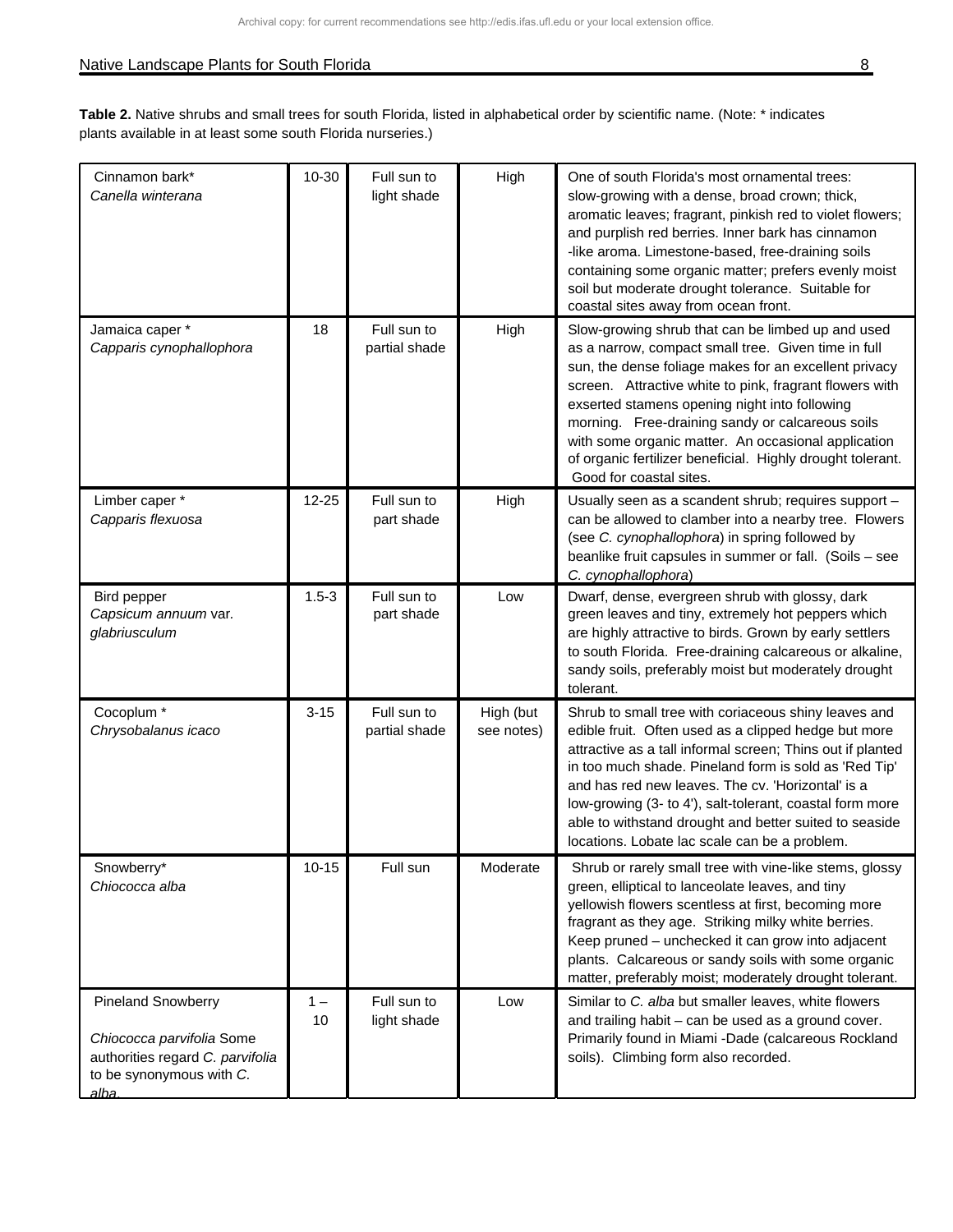| Fiddlewood *                                  | $12 - 30$ | Full sun to                  | Medium | Small, graceful tree or large shrub with glossy,                                                                                                                                                                                                                                                                                                                                                                                                                                                                                                                   |
|-----------------------------------------------|-----------|------------------------------|--------|--------------------------------------------------------------------------------------------------------------------------------------------------------------------------------------------------------------------------------------------------------------------------------------------------------------------------------------------------------------------------------------------------------------------------------------------------------------------------------------------------------------------------------------------------------------------|
| Citharexylum spinosum<br>(syn. C. fruticosum) |           | partial shade                |        | elliptical leaves and pendant racemes of small, white,<br>fragrant flowers. Female plants bear orange-brown                                                                                                                                                                                                                                                                                                                                                                                                                                                        |
|                                               |           |                              |        | berries that attract birds and other wildlife.                                                                                                                                                                                                                                                                                                                                                                                                                                                                                                                     |
|                                               |           |                              |        | Calcareous or sandy soils with some organic matter;<br>preferably moist but some drought tolerance.                                                                                                                                                                                                                                                                                                                                                                                                                                                                |
| Pigeon plum *<br>Coccoloba diversifolia       | $5 - 30$  | Full sun to<br>partial shade | High   | Large dioecious shrub to small tree with dense,<br>columnar, evergreen crown and attractive, peeling<br>bark. Dark purple berries on female flowering trees<br>attract birds. Calcareous or sandy soils with organic<br>content, preferably moist but some drought tolerance;<br>organic fertilizer of benefit on nutrient-deficient soils.<br>Weevils may disfigure leaves.                                                                                                                                                                                       |
| Sea grape *<br>Coccoloba uvifera              | 10-50     | Full sun                     | High   | Large shrub/spreading tree; leaves red-veined,<br>outsized, orbicular and leathery. Dioecious: edible<br>fruit on female flowering plants. Sandy or calcareous<br>soils with some organic content. Highly drought<br>tolerant. Fallen leaves can be messy and are slow to<br>decompose. Susceptible to several insect pests.                                                                                                                                                                                                                                       |
| Coffee colubrina *<br>Colubrina arborescens   | 20        | Full sun to<br>light shade   | High   | Large, erect, somewhat coarse shrub /small tree with<br>open crown; rust-colored hairs on stems/leaf<br>undersides. Inconspicuous, fragrant green flowers,<br>and 3-seeded capsules. Exposed limestone or<br>calcareous sandy soils, preferably with some organic<br>matter. Drought tolerant but grows best with moist soil.                                                                                                                                                                                                                                      |
| Buttonwood *<br>Conocarpus erectus            | $5 - 50$  | Full sun to<br>light shade   | High   | Usually seen as small, open, low-branching tree or<br>shrub. Used as a clipped hedge - the cv. 'Momba',<br>with larger leaves and tighter growth used as a shade<br>tree. An excellent support for orchids and bromeliads<br>Silver leaved form May be referenced as C. erectus<br>var. sericeus but varietal status in doubt. more<br>attractive but overused; can be disfigured by scale<br>insects and sooty mold. Susceptible to root weevils<br>on marl soil. Exposed limestone to sandy soils.<br>Tolerates all but the most severe drought.                 |
| Bloodberry*<br>Cordia globosa                 | $4 - 9$   | Full sun to<br>light shade   | Low    | Rounded, densely branched shrub with somewhat<br>wiry stems; small, bright green, lanceolate to elliptic<br>leaves with serrated margins. Clusters of diminutive<br>white flowers followed by small, brilliant red berries.<br>Attracts butterflies and bees. Can be clipped and<br>used as a low hedge. Quickly grows into adjacent<br>shrubs if spaced too close. Seedling volunteers.<br>Exposed limestone or calcareous sandy soils; drought<br>tolerant but prefers evenly moist soil. Newly<br>introduced leaf hopper reported as causing serious<br>damage. |
| Rhacoma<br>Crossopetalum rhacoma              | $1.5 - 6$ | Full sun to<br>light shade   | High   | Shrub or multi-stemmed small tree; 1"-inch, oval,<br>leathery leaves; insignificant flowers; ornamental fruit<br>- bright red drupes. Exposed limestone to sandy<br>soils. Tolerates all but the most severe drought.                                                                                                                                                                                                                                                                                                                                              |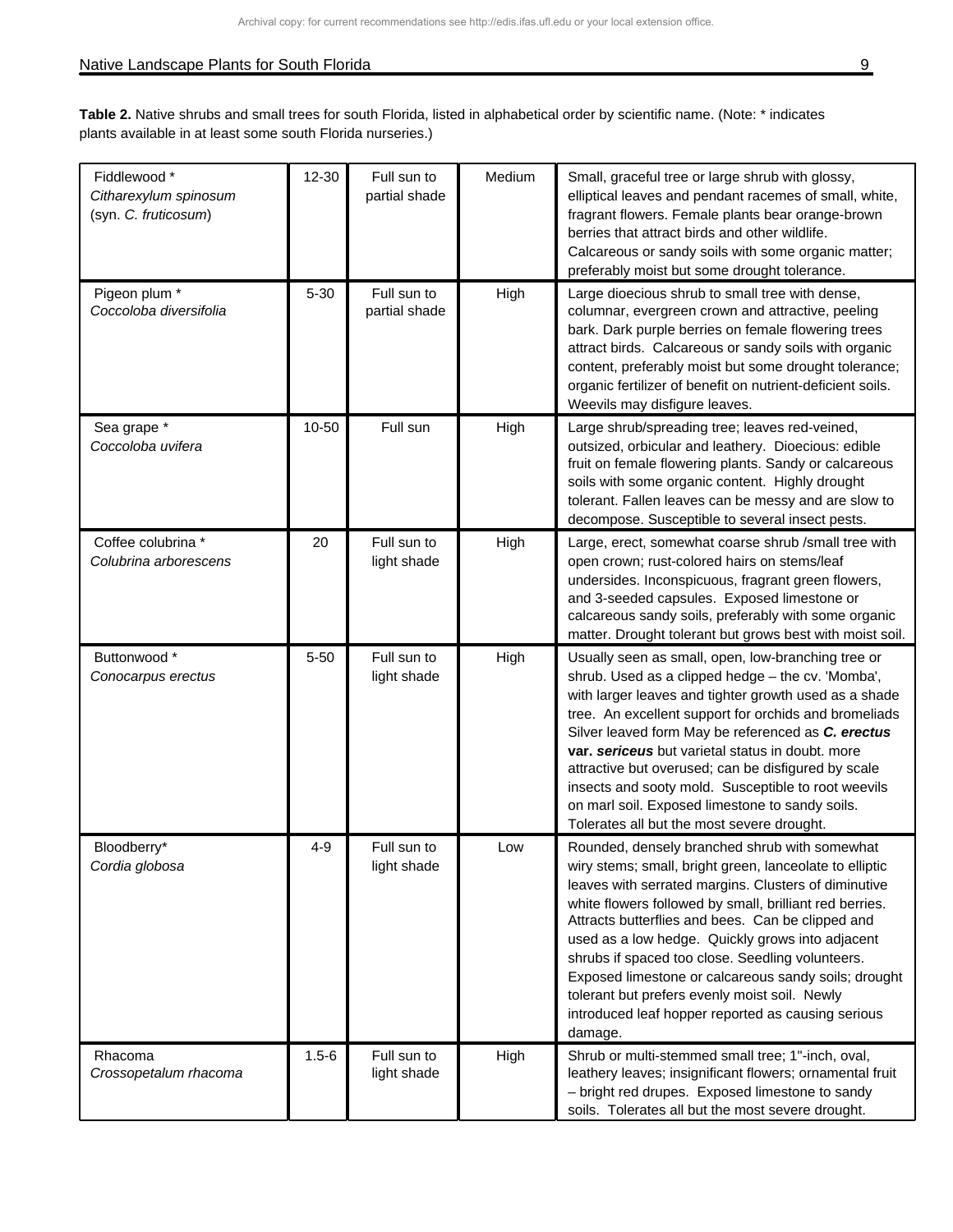#### Native Landscape Plants for South Florida 10 and 20 and 20 and 20 and 20 and 20 and 20 and 20 and 20 and 20 and 20 and 20 and 20 and 20 and 20 and 20 and 20 and 20 and 20 and 20 and 20 and 20 and 20 and 20 and 20 and 20 an

| Varnish leaf *<br>Dodonaea viscosa Widely<br>distributed in tropical,<br>sub-tropical and warm<br>temperate regions of the<br>world, and of highly variable<br>appearance - several sub<br>species recognized. | 18       | Full sun to<br>partial shade | High     | Fast-growing, large, upright shrub or occasionally<br>small tree; attractive flaking bark; leaves shiny (new<br>growth appears lacquered). Fruit a papery, 3-winged<br>capsule tinged pink to red produced in terminal<br>clusters. Used as free-standing specimen or informal<br>hedge. Excellent for beachfront. Sandy soils; highly<br>drought tolerant.                                                                                                                                                   |
|----------------------------------------------------------------------------------------------------------------------------------------------------------------------------------------------------------------|----------|------------------------------|----------|---------------------------------------------------------------------------------------------------------------------------------------------------------------------------------------------------------------------------------------------------------------------------------------------------------------------------------------------------------------------------------------------------------------------------------------------------------------------------------------------------------------|
| Coral bean *<br>Erythrina herbacea                                                                                                                                                                             | $3 - 15$ | Full sun to<br>light shade   | Medium   | Variable appearance: low multi- stemmed shrub to<br>open irregularly branching tree. Deciduous, trifoliolate<br>leaves. Showy erect racemes of scarlet flowers on<br>new wood (winter/spring) followed by 8" pods that<br>split to reveal bright red seeds. Cut back hard after<br>flowering to control straggly growth. Sandy or<br>calcareous soils, preferably with some organic<br>content. Caution: stems covered with recurved<br>prickles; poisonous; erythrina gall wasp a serious<br>potential pest. |
| White stopper *<br>Eugenia axillaris                                                                                                                                                                           | $5 - 20$ | Full sun to<br>partial shade | Medium   | Small tree with pale, whitish bark and aromatic foliage<br>(overpowering to some - plant away from house).<br>Small, white flowers in midsummer are followed by<br>purplish berries. Sandy or calcareous soils with some<br>organic content. Somewhat drought tolerant.<br>Attractive to birds.                                                                                                                                                                                                               |
| Redberry stopper*<br>Eugenia confusa                                                                                                                                                                           | $6 - 18$ | Full sun to<br>partial shade | High     | Very slow-growing shrub to small tree with attractive<br>glossy leaves and red berries. Used as specimen<br>plant or hedge. Narrow, upright growth suitable for<br>restricted site. Sandy or calcareous soils, preferably<br>with some organic content. Somewhat drought<br>tolerant.                                                                                                                                                                                                                         |
| Spanish stopper *<br>Eugenia foetida                                                                                                                                                                           | 18-36    | Full sun to<br>partial shade | High     | Large shrub or small tree with narrow canopy of 1 1/2",<br>rounded leaves. Flowers less prominent than other<br>stoppers. Sandy or calcareous soils with some<br>organic content. Somewhat drought tolerant.<br>Excellent as a tall informal hedge or single specimen<br>shrub.                                                                                                                                                                                                                               |
| Red stopper*<br>Eugenia rhombea                                                                                                                                                                                | 10       | Light shade to<br>full sun   | Moderate | Smooth, light grey bark and elegant growth habit with<br>tight canopy of 2 to 3" shiny oval leaves with apiculate<br>tips. Slow-growing and does not flower/fruit as a<br>young plant. Limestone-based soils, preferably with<br>some organic content. Somewhat drought tolerant<br>but prefers evenly moist soils.                                                                                                                                                                                           |
| Inkwood<br>Exothea paniculata                                                                                                                                                                                  | 10-30    | Full sun to<br>partial shade | Moderate | Evergreen shrub to medium tree with narrow, dense,<br>erect growth habit. Bark gray; compound leaves of<br>2-4, shiny, dark green leaflets. Small clusters of<br>insignificant, fragrant, white flowers. Wood very<br>strong. Sap turns black when exposed to air. Sandy or<br>calcareous soils with some organic content.<br>Somewhat drought tolerant but prefers evenly moist<br>soils.                                                                                                                    |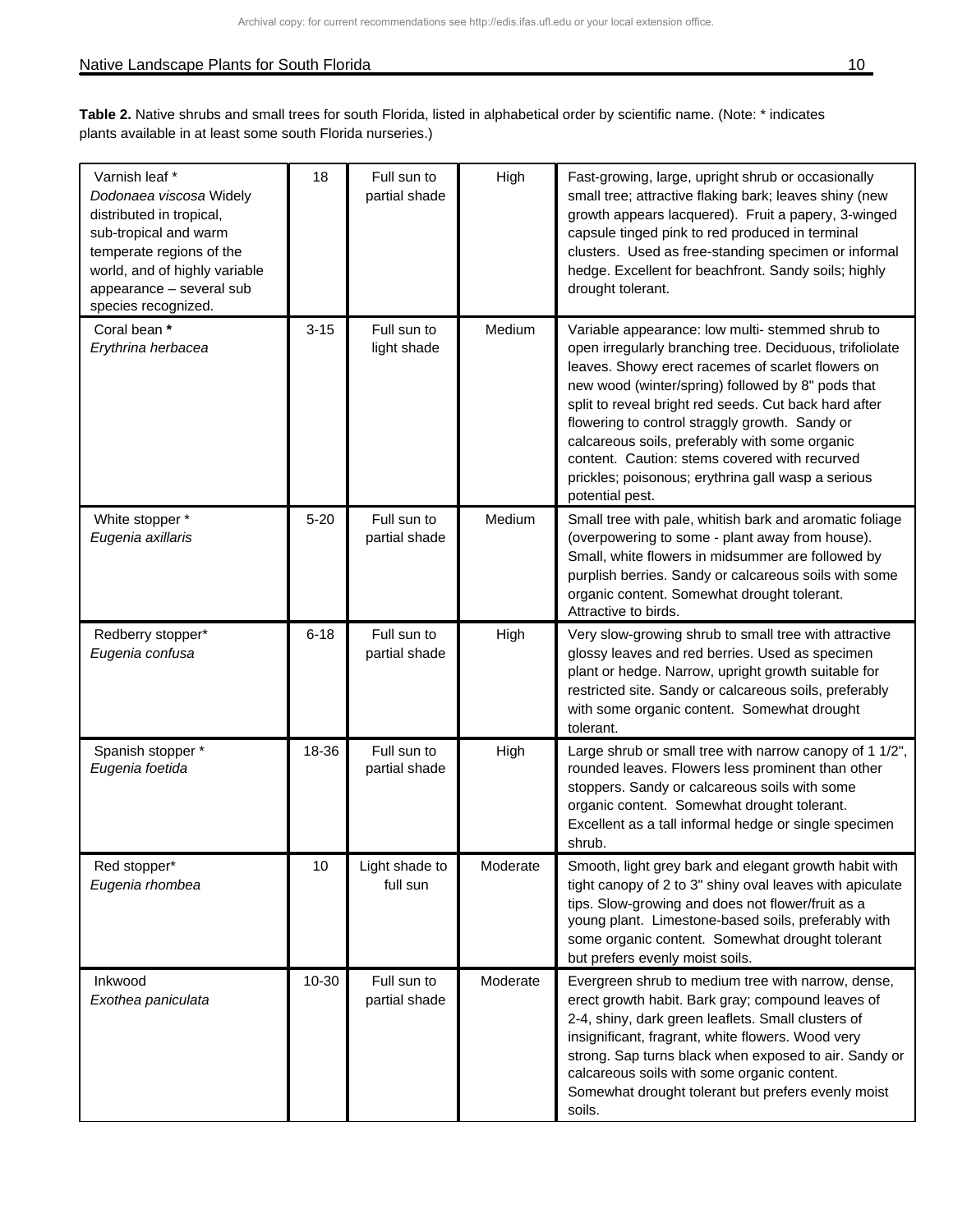## Native Landscape Plants for South Florida 11 and 2012 11 and 2012 11 and 2013 11 and 2014 11 and 2014 11 and 20

| Florida privet*<br>Forestiera segregata                                                                                                                                                                                                             | 10       | Full sun                        | High   | Bushy shrub or much-branched tree with multiple<br>trunks; insignificant flowers. Fruit a black drupe that<br>attracts wildlife. Can be used as tall hedge plant in<br>place of ligustrum. Calcareous or sandy soils,<br>preferably with some organic matter. Highly drought<br>tolerant. Readily grows from seed.                                                                                                                            |
|-----------------------------------------------------------------------------------------------------------------------------------------------------------------------------------------------------------------------------------------------------|----------|---------------------------------|--------|-----------------------------------------------------------------------------------------------------------------------------------------------------------------------------------------------------------------------------------------------------------------------------------------------------------------------------------------------------------------------------------------------------------------------------------------------|
| Seven year apple*<br>Genipa clusiifolia Some<br>authorities retain Casasia<br>clusiifolia as the scientific<br>name.                                                                                                                                | 15       | Full sun to<br>light shade      | High   | A much-branched large shrub, rarely a small tree.<br>Leaves coriaceous, to 6", obovate and shiny.<br>Fragrant, white, star-shaped flower; fruit a large,<br>egg-shaped berry turning black. Calcareous or sandy<br>soil with some organic content. Some drought<br>tolerance but best with evenly moist soil. Can be<br>prone to leaf spots.                                                                                                  |
| Lignum vitae*<br>Guaiacum sanctum                                                                                                                                                                                                                   | $6 - 25$ | Full sun                        | High   | A most attractive, but very slow-growing, large shrub<br>to small tree, with a short contorted trunk and rounded<br>crown of shiny compound leaves. Deep blue flowers<br>primarily in spring; fruit a yellow capsule splitting open<br>to reveal prominent black seeds surrounded by a<br>bright red aril. Extremely dense oily wood.<br>Calcareous soil preferably with some organic content.<br>Highly drought tolerant.                    |
| Firebush* Hamelia patens<br>The varietal form glabra<br>sometimes offered as African<br>firebush is not native to<br>Florida (but Mexico and<br>Central America) and is<br>distinguished by almost<br>hairless leaves and a denser<br>growth habit. | $5 - 15$ | Partial shade<br>to dappled sun | Low    | An open shrub (in full sun) to small tree (in part<br>shade). Showy helicoid cyme of tubular orange/red<br>flowers year-round. Stems brittle and easily broken.<br>Highly attractive to butterflies and hummingbirds.<br>Sandy or calcareous soils, preferably with some<br>organic matter (responds well to organic fertilizer).<br>Drought tolerant but looks more attractive where soil<br>is evenly moist.                                |
| Joewood*<br>Jacquinia keyensis                                                                                                                                                                                                                      | 10       | Full sun to<br>partial shade    | High   | Very slow-growing shrub; rarely as a low-branching<br>small tree. Stiff, pale green, leathery leaves having<br>revolute margins, clustered at stem tips. Terminal<br>inflorescences of fragrant white flowers; firm, pale<br>orange berries. Establishes best away from<br>competing plants. Saline, sandy or calcareous soils<br>with some organic content. Drought tolerant Good<br>resistance to wind and salt spray. All parts poisonous. |
| Pineland lantana<br>Lantana depressa                                                                                                                                                                                                                | $2 - 4$  | Full sun                        | High   | See description in Table 1<br>above.                                                                                                                                                                                                                                                                                                                                                                                                          |
| Buttonsage*<br>Lantana involucrata                                                                                                                                                                                                                  | $4 - 5$  | Full sun                        | Medium | Upright, woody shrub; leaves 1 1/2" scabrous,<br>gray-green, with shallowly toothed margins -<br>sage-like smell when bruised. Clusters of small,<br>fragrant white flowers. Calcareous or sandy soils,<br>preferably with some organic content. Highly drought<br>tolerant.                                                                                                                                                                  |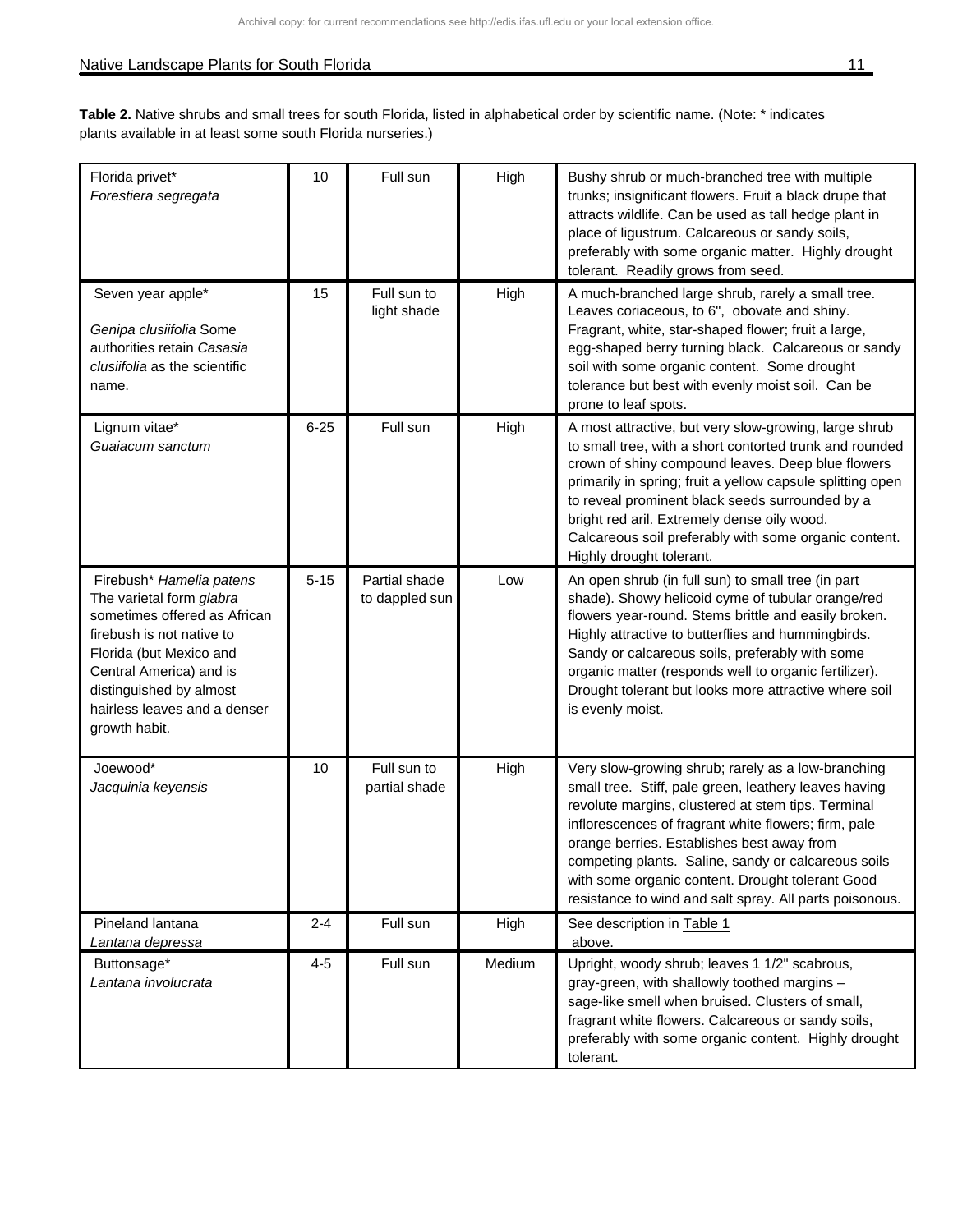| Christmas berry*<br>Lycium carolinianum                                    | 9         | Full sun                     | High   | Open shrub; often spiny toward stem tips. Small,<br>fleshy, club-shaped leaves. Flowers (fall) in clusters,<br>pale blue; fruit (winter) highly ornamental dark red<br>berries. Sandy to calcareous soils with some organic<br>content. Moderate drought tolerance but prefers<br>evenly moist soils. Ideal for moist coastal sites.<br>Spreads by means of basal suckers.                                                                                                         |
|----------------------------------------------------------------------------|-----------|------------------------------|--------|------------------------------------------------------------------------------------------------------------------------------------------------------------------------------------------------------------------------------------------------------------------------------------------------------------------------------------------------------------------------------------------------------------------------------------------------------------------------------------|
| Morinda, Cheese shrub<br>Morinda royoc                                     | $5 - 10$  | Full sun to<br>partial shade | High   | Scandent shrub with long, thin leaves, small whitish to<br>reddish flowers, and distinct, yellowish fruit (syncarp,<br>resembles a mulberry) that smells of cheese when<br>bruised. Of limited ornamental appeal but excellent<br>butterfly attractant. Sandy or calcareous soils.<br>Tolerant of all but the most severe drought.                                                                                                                                                 |
| Simpson's stopper *<br>Myrcianthes fragrans                                | $6 - 20$  | Full sun to<br>partial shade | High   | Densely branched, erect small tree or shrub with<br>narrow columnar crown. Smooth, reddish, flaking<br>bark; small, aromatic leaves; pure white, puffy flowers<br>followed by large, bright orange berries that attract<br>birds. Sandy or calcareous soils, preferably with some<br>organic content. Prefers evenly moist soil but can<br>survive limited drought.                                                                                                                |
| Wax myrtle *<br>Myrica cerifera                                            | $10 - 25$ | Full sun to<br>partial shade | Low    | Fast-growing shrub to small tree with narrow, waxy,<br>aromatic leaves; flowers insignificant; fruit- waxy/<br>pruinose, dark blue drupe. Prefers moist, slightly<br>acidic sandy soils with some organic content but can<br>adapt if more calcareous. Tolerates periodic flooding<br>but only short-term drought. Especially prone to lac<br>scale, also dieback. Appearance extremely variable,<br>forms root suckers especially dwarf forms ('Suwanee<br>Elf'). Attracts birds. |
| Myrsine*<br>Myrsine cubana<br>Syns: Rapanea punctata,<br>Myrsine floridana | 25        | Full sun to<br>partial shade | Medium | Large shrub to small tree having pale gray bark and<br>whorled, dark green, elliptic leaves with revolute<br>margins. Flowers small, white, sometimes flushed<br>purple. Berries dark purple or black. Calcareous or<br>sandy soils, preferably with some organic content.<br>Prefers moist soils but tolerant of short periods of<br>drought. Watch for lobate lac scale.                                                                                                         |
| Lancewood*<br>Nectandra coriacea<br>Syn. Ocotea coriacea                   | $15 - 25$ | Full sun to full<br>shade    | Low    | Densely branched shrub, or ideal as a small shade<br>tree with a narrow, rounded crown. Glossy, somewhat<br>drooping, lanceolate leaves; highly aromatic when<br>bruised. Flowers: white, fragrant in lax panicles. Fruit:<br>purple to black drupes held in a reddish cup.<br>Calcareous or sandy soils with some organic content<br>- in nutrient-poor soils, apply organic fertilizer.<br>Highly drought tolerant.                                                              |
| Bitterbush*<br>Picramnia pentandra                                         | $10 - 15$ | Full sun to<br>part shade    | Medium | Tough, shrubby tree with slender trunk and branches.<br>Pinnate leaves with usually seven, 2- to 4" shiny<br>leaflets. Dioecious; flowers on long, pendant<br>inflorescences - attracts bees. Deep red berries on<br>female flowering trees are a food source for wildlife.<br>Leaves provide larval food for the bush sulfur<br>butterfly. Sandy to calcareous sandy soils, preferably<br>with some organic content. Drought tolerant.                                            |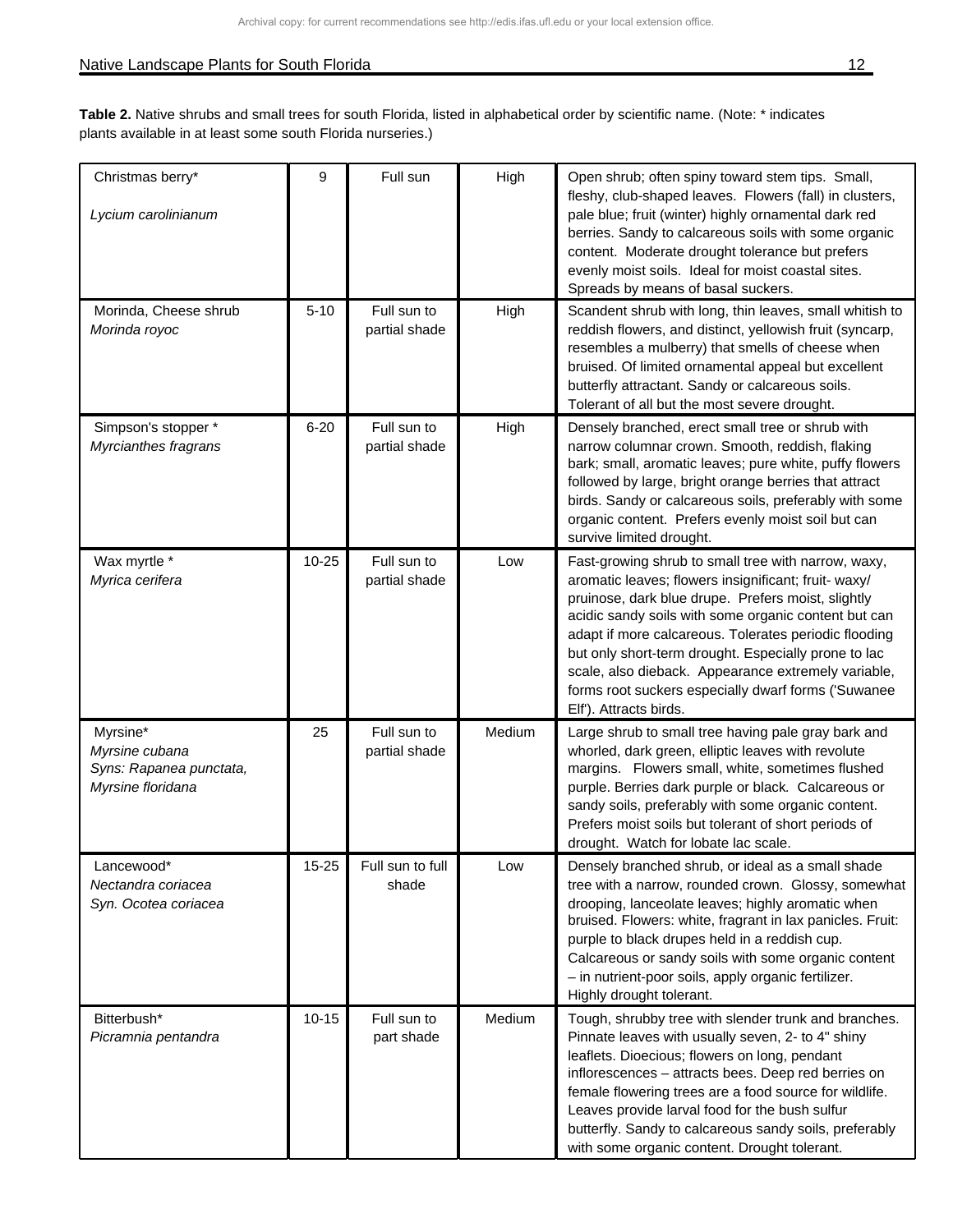| Blackbead Cats claw, P.<br>unguis-cati is more common<br>in SW Florida; it is similar to<br>P. keyense but with smaller<br>leaflets and stems copiously<br>armed with stipular spines. *<br>Pithecellobium keyense<br>Syn. Pithecellobium<br>guadalupense | $10 - 20$  | Full sun to<br>partial shade | High     | Large shrub or small tree with short trunk and very<br>irregular growth habit. Leaves bipinnate; four leaflets.<br>New growth tinged red or maroon. Small, mimosa-like,<br>fragrant flowers are white to pink. Contorted bean<br>pods split open to reveal black seeds covered with a<br>fleshy red aril. Wood is weak. Sandy or calcareous<br>soils preferably with some organic content. Highly<br>drought tolerant. |
|-----------------------------------------------------------------------------------------------------------------------------------------------------------------------------------------------------------------------------------------------------------|------------|------------------------------|----------|------------------------------------------------------------------------------------------------------------------------------------------------------------------------------------------------------------------------------------------------------------------------------------------------------------------------------------------------------------------------------------------------------------------------|
| Long-stalked stopper*<br>Psidium longipes var. longipes<br>Some authorities retain<br>Mosiera longipes                                                                                                                                                    | $3 - 12$   | Full sun to<br>light shade   | Low      | Rather straggly shrub or rarely as a small tree; dark<br>green, glossy leaves and pale green new growth.<br>Small white flowers with exserted stamens. Fruit: a<br>dark purple berry. Calcareous soils, preferably with<br>some organic content. Tolerant of all but the most<br>extended drought.                                                                                                                     |
| Bahama or privet-leaf wild<br>coffee*<br>Psychotria ligustrifolia<br>Syn. Psychotria bahamensis.                                                                                                                                                          | $4 - 8$    | Partial shade                | Low      | Infrequently branched medium shrub (rarely a small<br>tree) with dark green, prominently veined, pointed<br>leaves. Clusters of small white tubular flowers<br>followed by conspicuous red berries, relished by<br>birds. Calcareous soils with some organic content.<br>Prefers moist soil but withstands limited periods of<br>drought. Lac scale may be a problem                                                   |
| Wild coffee *<br>Psychotria nervosa                                                                                                                                                                                                                       | $4 - 6$    | Partial to light<br>shade    | Low      | Similar to P. ligustrifolia but leaves glossy with more<br>prominent venation Flowers much smaller. Sandy or<br>calcareous soils. Most commonly cultivated of the<br>wild coffees.                                                                                                                                                                                                                                     |
| Velvetleaf wild coffee *<br>Psychotria tenuifolia<br>Syn. Psychotria sulzneri                                                                                                                                                                             | $4 - 6$    | Partial shade                | Low      | Similar to P. nervosa, but with velvety, grayish-green<br>foliage and hairy stems.                                                                                                                                                                                                                                                                                                                                     |
| White indigoberry*<br>Randia aculeata                                                                                                                                                                                                                     | $1.5 - 10$ | Full sun to<br>partial shade | High     | A somewhat nondescript, low, spiny shrub in the<br>open; with shade, growth is more tree-like and less<br>spiny. Fragrant flowers. Female plants bear white<br>drupes with deep blue pulp. Main attribute is as<br>food/cover for wildlife and ability to grow under<br>adverse conditions. Calcareous or sandy soils,<br>preferably with some organic content. Highly drought<br>tolerant.                            |
| Darling plum*<br>Reynosia septentrionalis                                                                                                                                                                                                                 | 15-20      | Full sun<br>-light shade     | Moderate | Large shrub or small tree with stiff stems. Leaves<br>obovate, leathery, dull green approximately 1",<br>margins revolute and apices notched. Insignificant<br>yellow flowers followed by a purple drupe, the large<br>single seed surrounded by a thin layer of soft, edible<br>flesh. Calcareous soil with some organic matter.<br>Highly drought tolerant.                                                          |
| Rouge plant<br>Rivina humilis                                                                                                                                                                                                                             | $3-5$      | Light to partial<br>shade    | Low      | Small to medium, herbaceous shrub Thin, dark<br>green, pointed leaves often with undulating margins.<br>Tiny white/pale pink flowers in pendent racemes<br>followed by bright red berries. Sandy to calcareous<br>soils with some organic content; prefers moist soils<br>but will survive limited drought. Can be weedy,<br>especially in shade; more suited to woodland<br>restoration.                              |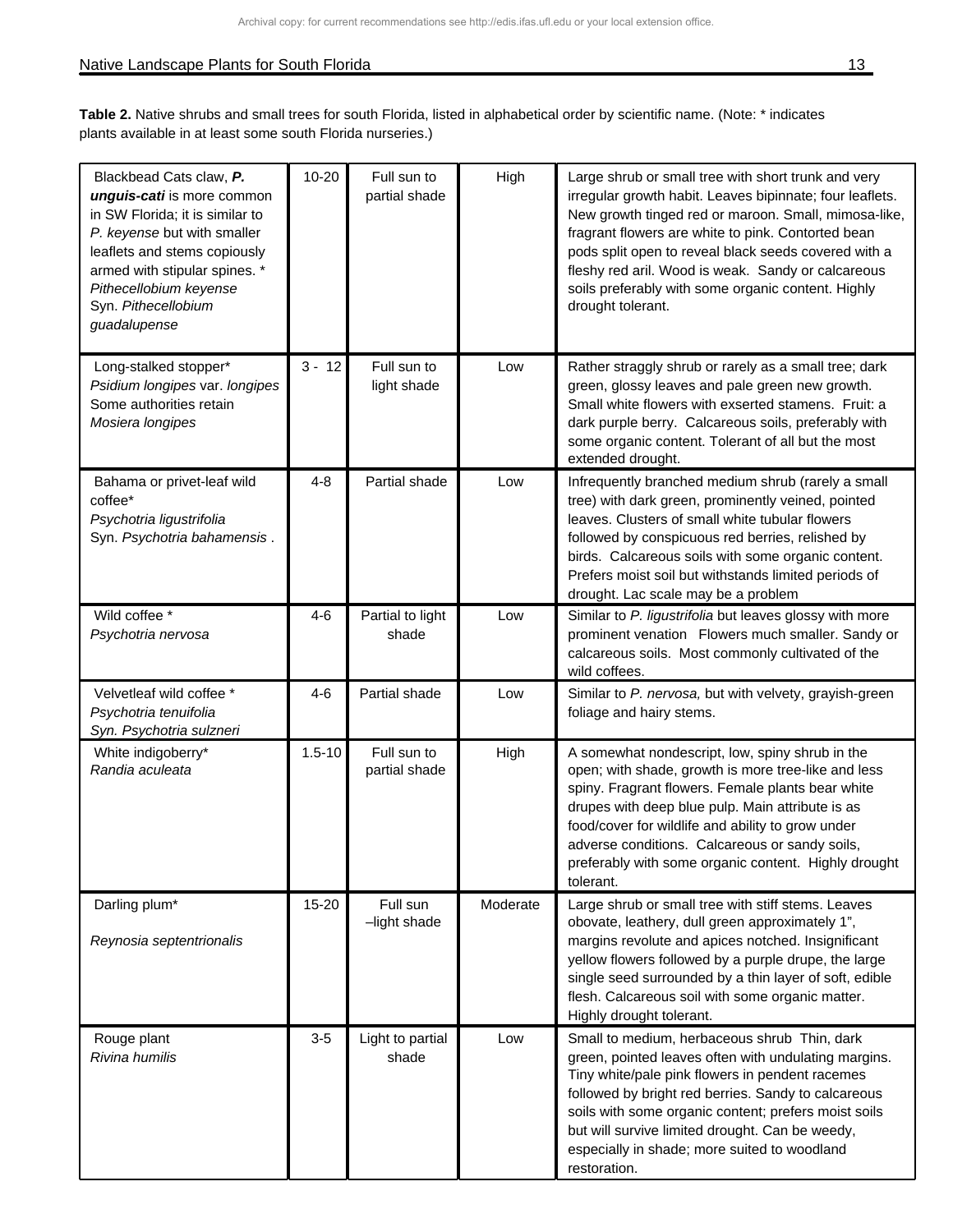| American elderberry<br>Sambucus canadensis                                                         | $10 - 15$ | Full sun to<br>light shade   | Low  | Multi-stemmed shrub or small tree; compound leaves.<br>Considered deciduous in more temperate climates,<br>leaves are retained for the most part in south Florida,<br>broad terminal clusters of tiny, star-shaped,<br>sweet-smelling white flowers followed by edible,<br>shiny, blue-black drupes. Requires moist to wet sandy<br>soils, preferably with some organic content to thrive.<br>Ideal for sites with poor drainage, however branches<br>break easily, and dense thickets can form from root<br>suckers. |
|----------------------------------------------------------------------------------------------------|-----------|------------------------------|------|-----------------------------------------------------------------------------------------------------------------------------------------------------------------------------------------------------------------------------------------------------------------------------------------------------------------------------------------------------------------------------------------------------------------------------------------------------------------------------------------------------------------------|
| Maidenbush<br>Savia bahamensis                                                                     | $10 - 15$ | Full sun to<br>light shade   | High | Shrub or rarely a small tree having brownish stems<br>and stiff, bright green, alternate leaves. Calcareous<br>soils, preferably with some organic content; tolerant of<br>drought if it is not prolonged.                                                                                                                                                                                                                                                                                                            |
| Inkberry*<br>Scaevola plumieri                                                                     | $2 - 4$   | Full sun                     | High | Low-growing shrub with small, rounded, fleshy leaves<br>and insignificant but distinctive white flowers<br>(one-sided as if half a flower). Trailing stems readily<br>root, making this an ideal groundcover for beachfront.<br>Sandy or calcareous soils. Highly drought tolerant.                                                                                                                                                                                                                                   |
| Florida boxwood*<br>Schaefferia frutescens                                                         | 10-30     | Light shade to<br>full sun   | Low  | Erect shrub to small tree with angled green stems;<br>stiff; shiny, light green, pointed leaves. Insignificant<br>flowers; yellow to red fruit on female plants. Can be<br>used as a tall, informal screen. Calcareous soils,<br>preferably with some organic content. Tolerant of<br>drought if not prolonged.                                                                                                                                                                                                       |
| Bahama senna *<br>Senna mexicana var.<br>chapmanii                                                 | $3-5$     | Full sun to<br>partial shade | High | Fast-growing, low, sprawling shrub, with bipinnate<br>leaves and terminal clusters of showy yellow flowers.<br>Calcareous soils; tolerant of all but the most extended<br>drought.                                                                                                                                                                                                                                                                                                                                    |
| Saw palmetto *<br>Serenoa repens                                                                   | $3-8$     | Full sun to<br>partial shade | High | Clumping fan palm with prostrate or short upright<br>trunks. One of the most abundant native palms in<br>Florida. Green and silver forms available. Tendency to<br>spread a potential problem if left uncontrolled.<br>Petioles heavily armed. Sandy or calcareous soils.<br>Highly drought tolerant. Food source for a wide<br>variety of wildlife.                                                                                                                                                                  |
| Willow bustic *<br>Sideroxylon salicifolium<br>Syns Dolichos salicifolium;<br>Bumelia salicifolium | 10-30     | Full sun to<br>partial shade | Low  | Large shrub or medium tree with flaky grey bark and a<br>narrow canopy of shiny, medium green, lanceolate<br>leaves. Clusters of white, fragrant flowers borne on<br>usually leafless stem sections. Calcareous or sandy<br>soils with some organic content. Very drought<br>tolerant. Useful as a small shade tree                                                                                                                                                                                                   |
| Necklace-pod *<br>Sophora tomentosa                                                                | 6         | Full sun                     | High | Large, often leggy, sprawling shrub; rarely a small<br>tree. Showy terminal spikes of bright yellow flowers<br>followed by long stalked pod with pronounced<br>constrictions between each seed. Calcareous or<br>sandy soils with some organic matter. Best used as<br>background shrub - good choice for coastal sites.<br>Seeds poisonous.                                                                                                                                                                          |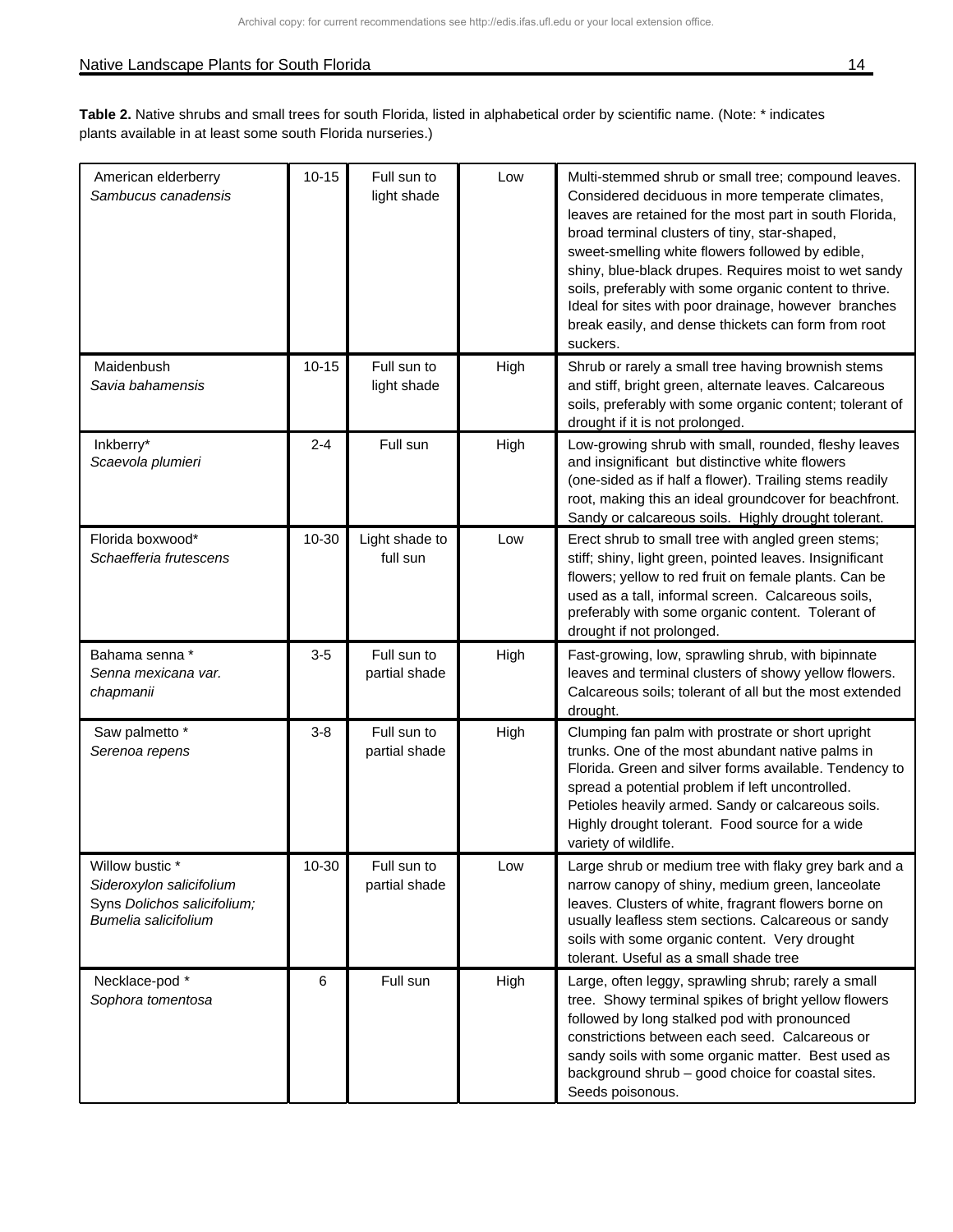| Bay cedar*<br>Suriana maritima                                           | $6 - 12$  | Full sun                   | High     | Low evergreen shrub, or a small tree in protected<br>sites; leaves narrowly obovate, grey/green, sessile,<br>fleshy and clustered at the ends of much branched<br>stems. Dark brown, rough, peeling bark. Semi-showy<br>yellow flowers often hidden by foliage. Sandy or<br>calcareous soils. Highly drought tolerant. Perfect<br>choice for frontline ocean sites.                                            |
|--------------------------------------------------------------------------|-----------|----------------------------|----------|----------------------------------------------------------------------------------------------------------------------------------------------------------------------------------------------------------------------------------------------------------------------------------------------------------------------------------------------------------------------------------------------------------------|
| Tetrazygia, West Indian lilac*<br>Tetrazygia bicolor                     | $6 - 12$  | Full sun to<br>light shade | Low      | Ornamental flowering shrub or small tree having<br>lanceolate dark green leaves with three prominently<br>depressed longitudinal veins. Showy terminal panicles<br>of white/yellow flowers followed by purple-black<br>berries. Highly attractive to birds. Calcareous soils<br>with some organic content, preferably moist but can<br>survive all but prolonged drought. Hand prune to keep<br>within bounds. |
| Florida trema<br>Trema micranthum                                        | $5 - 30$  | Full sun to<br>light shade | Low      | As a medium-sized tree, it is erect and symmetrical at<br>first, becoming more open and untidy as it matures.<br>Leaves in two ranks along stems, dull green, upper<br>surface somewhat scabrous. Insignificant, axillary,<br>flowers followed by tiny, yellow/orange berries.<br>Sandy or calcareous soils having some organic<br>content. Highly drought tolerant.                                           |
| Spanish bayonet *<br>Yucca aloifolia                                     | $5 - 20$  | Full sun or<br>light shade | High     | Slow-growing arborescent yucca with dangerously<br>pungent, strap-like leaves. Trunks often topped with<br>large, upright clusters of creamy white flowers.<br>Suckers from the base to form clumps. Sandy soils<br>preferably with some organic content. Highly drought<br>tolerant. Several cultivars available.                                                                                             |
| Bear grass, Adam's needle*<br>Yucca filamentosa                          | $3-6$     | Full sun                   | High     | Stemless, stoloniferous yucca that forms a basal<br>rosette of long, green, spear-like leaves edged with<br>white threads. White, bell-shaped flowers in terminal<br>spikes from mid- to late summer. Found on Florida<br>east coast south to about Palm Beach Broward line -<br>absent from Monroe and Collier counties.                                                                                      |
| Florida coontie *<br>Zamia floridana<br>Syns. Z. pumila; Z. integrifolia | $1 - 5$   | Full sun to<br>light shade | High     | Florida's only native cycad. Comes in a variety of<br>sizes and with narrow to wide leaflets. Separate male<br>and female plants. Sole larval food source for atala<br>hairstreak butterfly. Sandy or calcareous soil<br>preferably with some organic content. Highly drought<br>tolerant.                                                                                                                     |
| Biscayne prickly ash<br>Zanthoxylum coriaceum                            | $15 - 20$ | Full sun                   | Moderate | Extremely rare component of coastal hammocks from<br>Palm Beach south to Keys. Similar to Z. fagara below<br>but smaller and having a neater appearance.                                                                                                                                                                                                                                                       |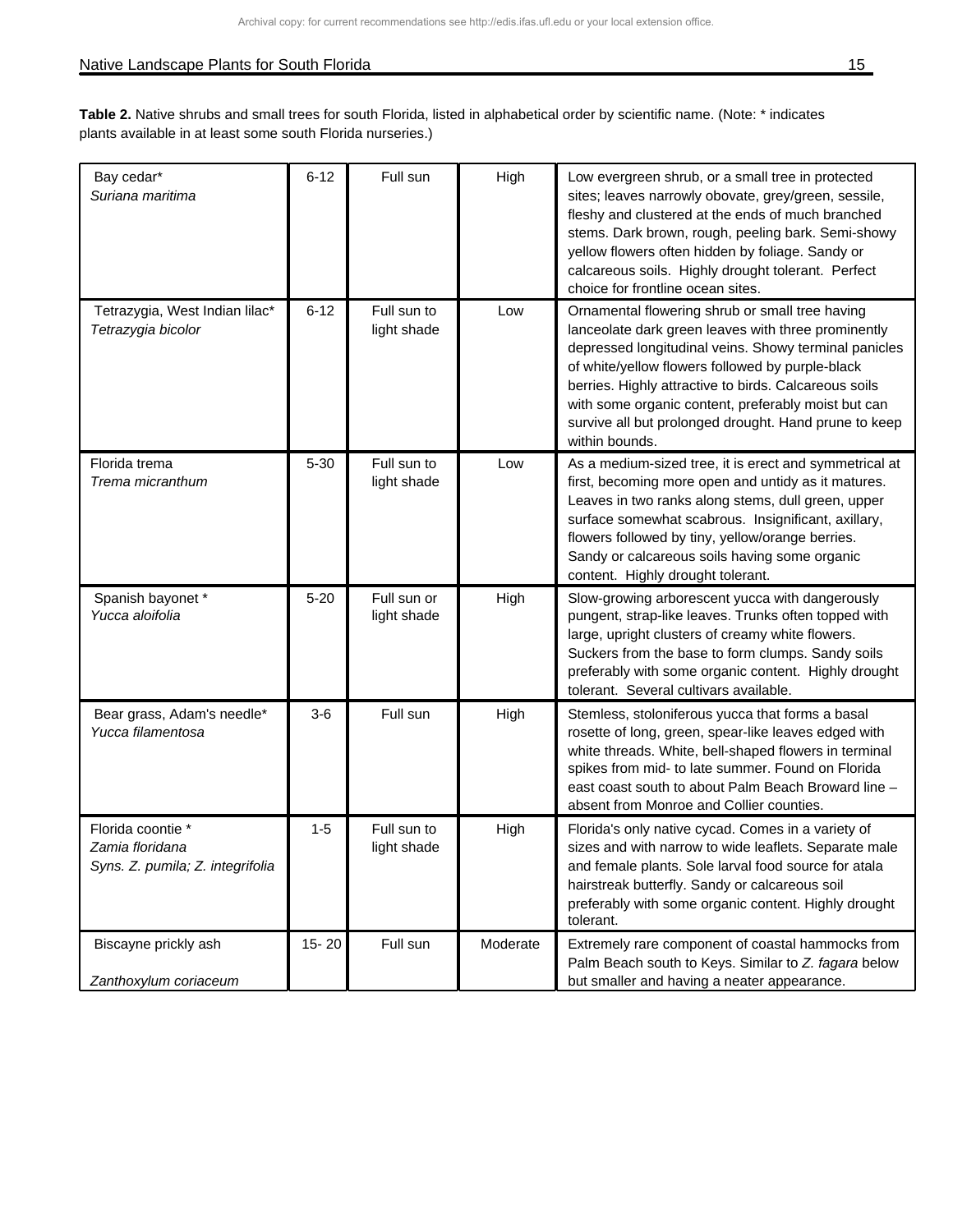#### Native Landscape Plants for South Florida 16 and 2008 16 and 2008 16 and 2008 16 and 2008 16 and 2008 16 and 20

**Table 2.** Native shrubs and small trees for south Florida, listed in alphabetical order by scientific name. (Note: \* indicates plants available in at least some south Florida nurseries.)

| Wild lime <b>Zanthoxylum</b><br>fagara is in the same family<br>(Rutaceae) as citrus and is a<br>potential host for the insect<br>vector (a psyllid) of<br>huanglongbing (citrus<br>greening), a devastating<br>disease of citrus now present<br>in Florida – as a<br>consequence the availability<br>of this tree may be limited.*<br>Zanthoxylum fagara | $20 - 25$ | Full sun | Moderate | Large shrub or open tree with recurved spines,<br>lime-scented pinnate leaves with winged rachis.<br>Insignificant yellow flowers attract butterflies. Sandy<br>or calcareous soils with some organic content. Highly<br>drought tolerant. |
|-----------------------------------------------------------------------------------------------------------------------------------------------------------------------------------------------------------------------------------------------------------------------------------------------------------------------------------------------------------|-----------|----------|----------|--------------------------------------------------------------------------------------------------------------------------------------------------------------------------------------------------------------------------------------------|
|-----------------------------------------------------------------------------------------------------------------------------------------------------------------------------------------------------------------------------------------------------------------------------------------------------------------------------------------------------------|-----------|----------|----------|--------------------------------------------------------------------------------------------------------------------------------------------------------------------------------------------------------------------------------------------|

| <b>Common name</b><br><b>Scientific name</b>   | <b>Size</b><br>(feet) | Light<br>preference          | <b>Salt</b><br>tolerance | <b>Comments</b>                                                                                                                                                                                                                                                                                                                                                                                                                                                       |
|------------------------------------------------|-----------------------|------------------------------|--------------------------|-----------------------------------------------------------------------------------------------------------------------------------------------------------------------------------------------------------------------------------------------------------------------------------------------------------------------------------------------------------------------------------------------------------------------------------------------------------------------|
| Gumbo limbo *<br>Bursera simaruba              | 20-50                 | Full sun to<br>partial shade | Moderate                 | Semi-deciduous tree with somewhat pachycaulous<br>(swollen) trunk and limbs; highly attractive, resinous,<br>coppery, peeling bark (but feature highly variable).<br>Large truncheons take easily but are weak-rooted,<br>especially on bare limestone. Wood weak, limbs may<br>break in strong winds without regular pruning. Sandy to<br>calcareous soils with some organic content. Highly<br>drought tolerant.                                                    |
| Myrtle-of-the-River*<br>Calyptranthes zuzygium | 25                    | Full sun to<br>partial shade | Moderate                 | Large shrub to medium tree with olive-green leaves,<br>pale, pink-tinged new growth and showy, fragrant, white<br>flowers. Endangered in Florida. Related to spicewood,<br>but with larger flowers. Limestone to calcareous sandy<br>soil with some organic content. Limited drought<br>tolerance.                                                                                                                                                                    |
| Cinnamon bark<br>Canella winterana             | 10-30                 | Full sun to<br>light shade   | High                     | See description in Table 2 above.                                                                                                                                                                                                                                                                                                                                                                                                                                     |
| Satinleaf*<br>Chrysophyllum oliviforme         | 30                    | Light shade<br>to full sun   | Moderate                 | Erect trunk flaring at base in large, mature trees. Upper<br>leaf surface lustrous dark green; underside covered with<br>soft, coppery brown hairs. Calcareous or sandy soils<br>with some organic content. An application of organic<br>fertilizer beneficial. Limited drought tolerance; prefers<br>evenly moist soils. Very attractive but can be<br>difficult/slow to establish, especially on bare limestone<br>or open sites. Prone to form basal/root suckers. |
| Fiddlewood *<br>Citharexylum spinosum          | 12-30                 | Full sun to<br>partial shade | High                     | See description in Table 2 above.                                                                                                                                                                                                                                                                                                                                                                                                                                     |
| Pigeon plum *<br>Coccoloba diversifolia        | $5 - 30$              | Full sun to<br>partial shade | High                     | See description in Table 2 above.                                                                                                                                                                                                                                                                                                                                                                                                                                     |
| Sea grape *<br>Coccoloba uvifera               | $5 - 50$              | Full sun                     | High                     | See description in Table 2 above.                                                                                                                                                                                                                                                                                                                                                                                                                                     |
| Buttonwood *<br>Conocarpus erectus             | $5 - 50$              | Full sun to<br>partial shade | High                     | See description in Table 2 above.                                                                                                                                                                                                                                                                                                                                                                                                                                     |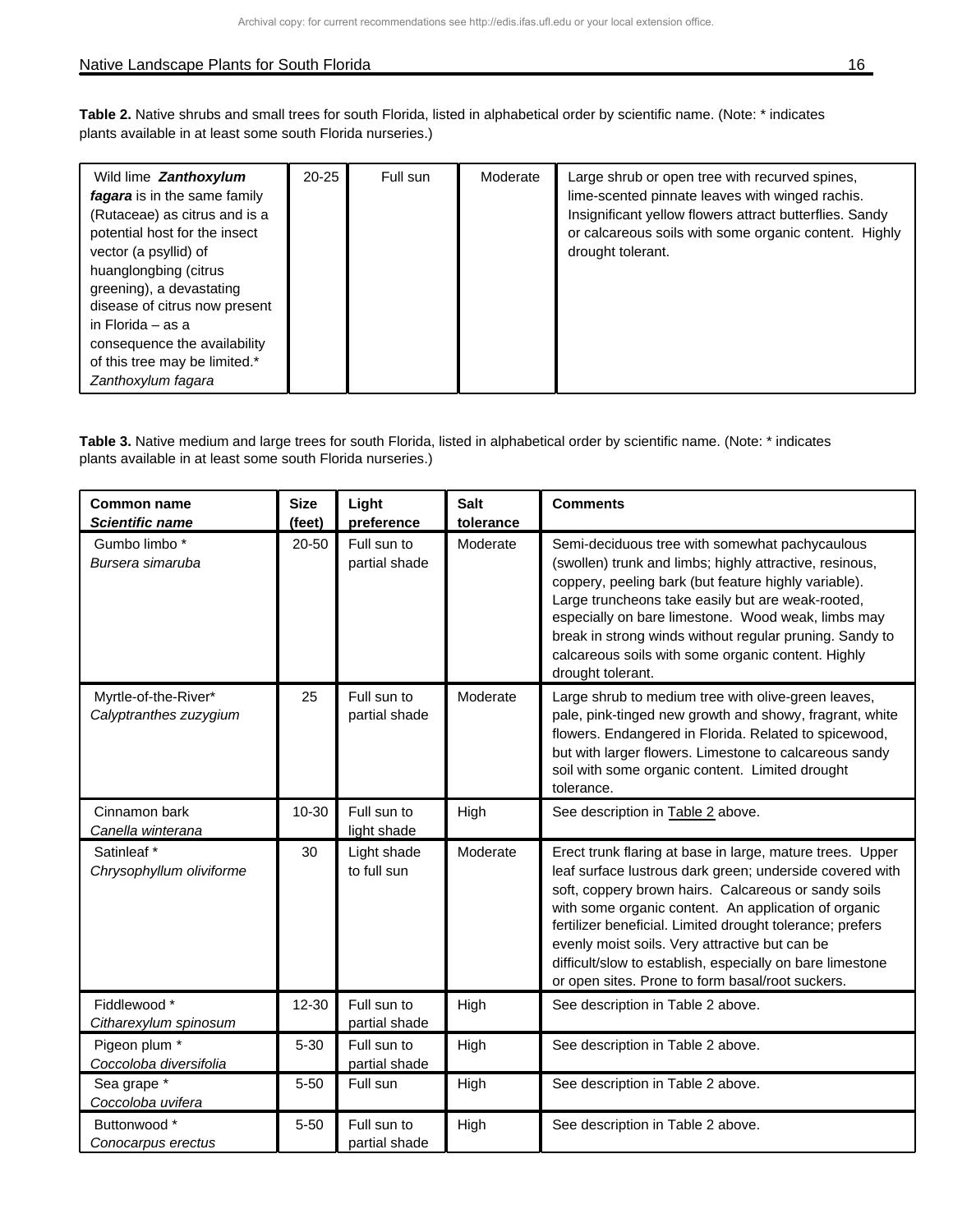## Native Landscape Plants for South Florida 17 and 2012 17 and 2012 17 and 2012 17 and 2012 17 and 2012 17 and 20

| American persimmon<br>Diospyros virginiana | 50    | Full sun                     | None     | Dioecious, deciduous tree with single, well-developed if<br>crooked leader and black, textured bark. Leaves two<br>ranked and petiolate. Fruit (female trees only) is edible<br>but can be messy. Susceptible to leafspots and tends to<br>root sucker. Calcareous to sandy soils with some<br>organic matter. Limited drought tolerance, prefers<br>evenly moist to wet soils - growth slow on dry sites.<br>Difficult to transplant; use container-grown trees.<br>Attracts wildlife. |
|--------------------------------------------|-------|------------------------------|----------|-----------------------------------------------------------------------------------------------------------------------------------------------------------------------------------------------------------------------------------------------------------------------------------------------------------------------------------------------------------------------------------------------------------------------------------------------------------------------------------------|
| Inkwood<br>Exothea paniculata              | 10-30 | Full sun to<br>partial shade | Moderate | See description in Table 2 above.                                                                                                                                                                                                                                                                                                                                                                                                                                                       |
| Shortleaf fig<br>Ficus citrifolia          | 25-50 | Full sun to<br>partial shade | Low      | Medium-sized to large, fast-growing shade tree; unlike<br>many other Ficus spp. aerial roots are rare. Needs<br>adequate room for vigorous root system to develop.<br>Calcareous soils with some organic matter. Highly<br>drought tolerant. Occasionally develops as a strangler<br>fig.                                                                                                                                                                                               |
| Longleaf blolly*<br>Guapira discolor       | 25-30 | Full sun to<br>light shade   | High     | Small to medium tree or large shrub having a reddish<br>brown to grey trunk and pale green, bluntly rounded,<br>leathery leaves with a yellowish translucent mid-vein<br>Insignificant flowers; female flowering trees bear small,<br>red berries. Calcareous or sandy soils with some<br>organic matter. Short term drought tolerance; prefers<br>evenly moist soil.                                                                                                                   |
| Dahoon Holly*<br>llex cassine              | 15-30 | Full sun to<br>part shade    | Moderate | Small, upright tree or large shrub with glossy dark green<br>oblong leaves. Attractive red berries in winter on female<br>flowering trees. Moist, organically rich to somewhat<br>sandy acidic soils. Limited drought tolerance; provide<br>supplemental water to maintain soil moisture. On<br>limestone-based soils, especially if dry, develops bare<br>thin canopy.                                                                                                                 |
| Krug holly *<br>Ilex krugiana              | 30    | Partial shade                | High     | Tropical holly that forms a small to medium upright tree<br>with an open canopy; glabrous leaves (with tiny black<br>stipules) that rapidly turn black on falling. On female<br>trees, small, red berries, black when fully ripe.<br>Calcareous soils, preferably with some organic content.<br>Highly tolerant of drought.                                                                                                                                                             |
| Black ironwood *<br>Krugiodendron ferreum  | 30    | Full sun to<br>light shade   | Low      | Very slow growing, forming a tight neat crown; attractive<br>furrowed bark; heartwood extremely dense; leaves<br>coriaceous, shiny with wavy margins and blunt-notched<br>apices. Flowers insignificant; fruit a sweet, edible black<br>drupe. Sandy or calcareous soils with some organic<br>matter. Highly drought tolerant.                                                                                                                                                          |
| Wild tamarind *<br>Lysiloma latisiliquum   | 40-60 | Full Sun                     | Moderate | A spreading, fine-textured tree with attractive, feathery,<br>bipinnately compound leaves. Structurally weak<br>requiring regular pruning to improve storm resistance.<br>Calcareous soils, preferably with some organic matter.<br>Highly drought tolerant. Attracts butterflies.                                                                                                                                                                                                      |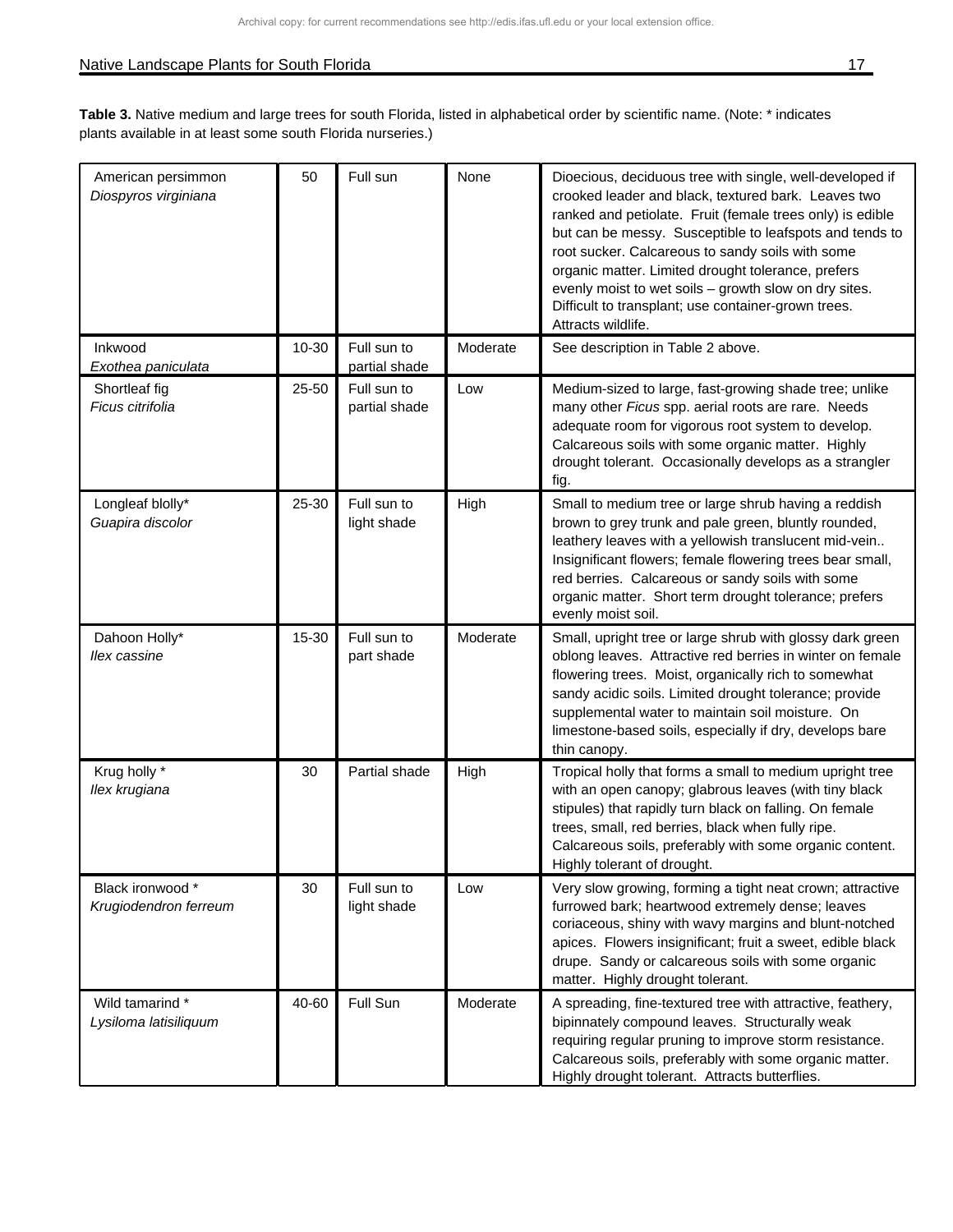| Red mulberry<br>Morus rubra                                                    | 40        | Full sun                     | Low      | Deciduous, fast-growing tree with spreading open<br>crown. Cordate leaves with serrated margins. Fruit<br>raspberry-like (syncarp) of variable quality - can be<br>messy but attracts birds and other wildlife. Leaves<br>susceptible to leafspots and chewing damage. Sandy or<br>calcareous soils with some organic matter. Some limited<br>drought tolerance, prefers moist soils.                                                                                       |
|--------------------------------------------------------------------------------|-----------|------------------------------|----------|-----------------------------------------------------------------------------------------------------------------------------------------------------------------------------------------------------------------------------------------------------------------------------------------------------------------------------------------------------------------------------------------------------------------------------------------------------------------------------|
| Jamaican dogwood*<br>Piscidia piscipula                                        | 30-50     | Full sun                     | High     | Fast-growing, briefly deciduous tree with thin grey bark,<br>irregular branches and odd pinnate leaves (leaflets grey<br>green). In spring covered with masses of<br>lavender/white flowers prior to leaf renewal. Poisonous.<br>Calcareous soils with some organic content. Highly<br>drought tolerant. Storm resistant.                                                                                                                                                   |
| West Indian cherry<br>Prunus myrtifolia                                        | 20-30     | Full sun to<br>light shade   | Low      | Accent or specimen tree having an erect slender trunk<br>with rough grey bark; leaves wavy margined, shiny, dark<br>green with a characteristic odor of bitter almonds when<br>crushed. Masses of small white flowers in winter. Fruit<br>is food source for many birds and small animals. Leaves<br>and seeds poisonous to domestic animals and humans.<br>Calcareous soils with some organic content. Survives<br>short periods of drought but prefers evenly moist soil. |
| Laurel oak *<br>Quercus laurifolia                                             | 60-70     | Full sun                     | High     | Large, semi-evergreen tree with lance-shaped leaves,<br>shiny green above and pale green below. Deeply<br>furrowed bark. Pyramidal when young; rounded when<br>full grown. Very sensitive to being planted too deeply.<br>Slightly acid sandy soils with some organic content.<br>Limited drought tolerance - requires moist to wet soils.<br>Poorly adapted to metro Miami -Dade. Faster growing<br>but weaker than live oak (see below).                                  |
| Live oak *<br>Quercus virginiana                                               | 40-50     | Full sun                     | High     | Slowly develops an impressive, wide spreading crown;<br>leaves glossy, margins often serrated or lobed in very<br>young trees. Major leaf drop in spring rapidly followed<br>by leaf renewal. Sandy or calcareous soils preferably<br>with some organic content. Drought tolerant but prefers<br>evenly moist soils. Not for small lots. Canker and<br>root/trunk rots sometimes a problem. With pruning to<br>ensure structural integrity, storm resistance is good.       |
| Soapberry<br>Sapindus saponaria                                                | $20 - 45$ | Full sun                     | High     | Broad, dense crown; pinnate leaves with winged rachis<br>and typically even number of narrow pointed leaflets.<br>Fruit a yellow, leathery drupe with poisonous seeds.<br>Calcareous or sandy soils preferably with some organic<br>content. Highly drought tolerant. Excellent shade tree<br>for small yards.                                                                                                                                                              |
| Mastic *<br>Sideroxylon foetidissimum<br>Syn. Mastichodendron<br>foetidissimum | 50-75     | Full sun                     | Moderate | Dominant tree; trunk base flared, grayish brown bark<br>breaking off in large, thick squares. Leaves long<br>petioled, margins distinctly wavy. In summer, bright<br>yellow flowers (fragrant, especially at night); edible<br>berries in late winter. Calcareous or sandy soils with<br>some organic content. Highly tolerant of drought.<br>Excellent resistance to storms.                                                                                               |
| Willow bustic *<br>Sideroxylon salicifolium                                    | 10-30     | Full sun to<br>partial shade | Low      | See description in Table 2 above.                                                                                                                                                                                                                                                                                                                                                                                                                                           |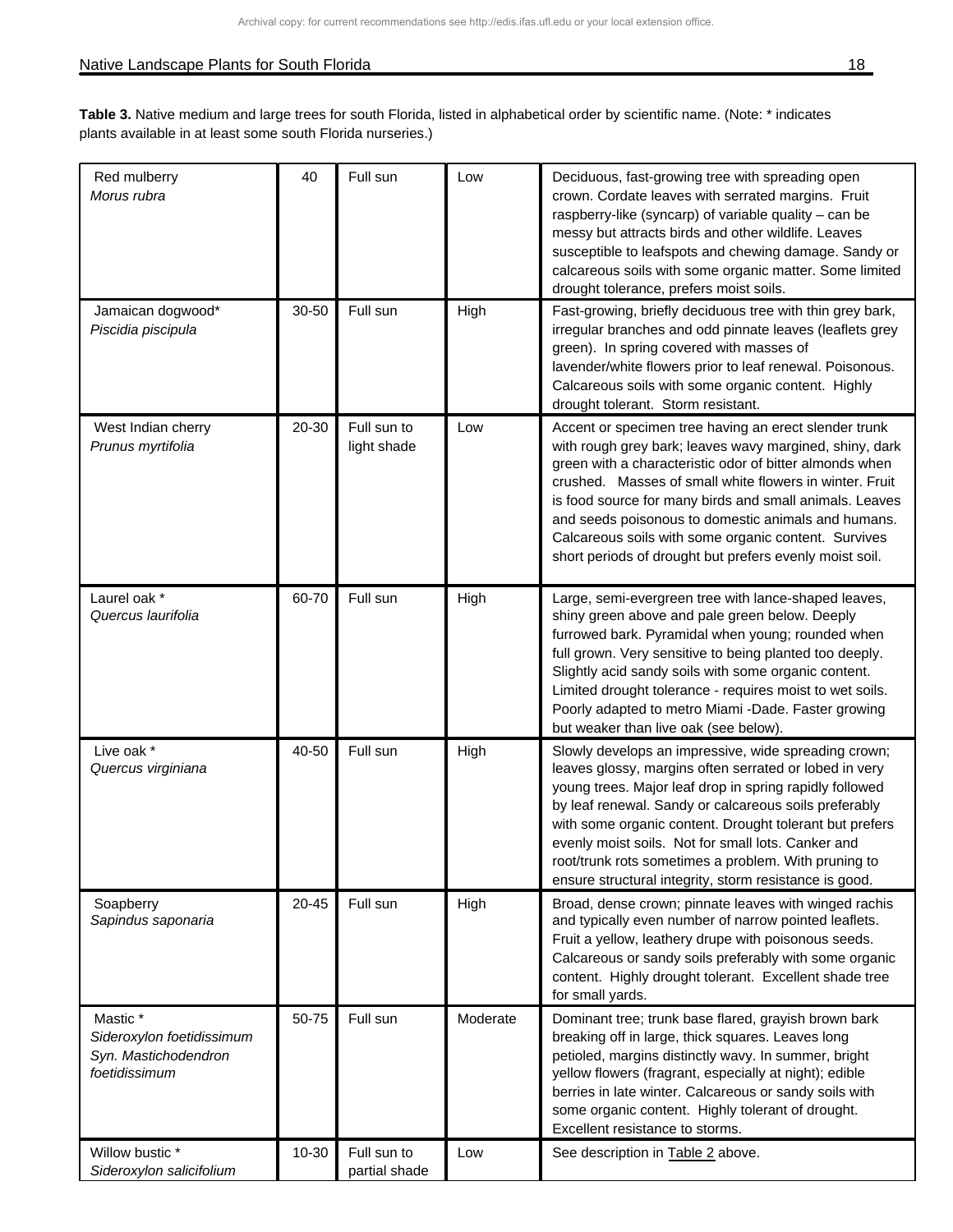#### Native Landscape Plants for South Florida 19 and 2008 19 and 2008 19 and 2008 19 and 2008 19 and 2008 19 and 20

**Table 3.** Native medium and large trees for south Florida, listed in alphabetical order by scientific name. (Note: \* indicates plants available in at least some south Florida nurseries.)

| Paradise tree *<br>Simarouba glauca | $30 - 50$ | Full sun                     | Low      | Large, elegant tree; trunk erect with bark finely fissured.<br>Long pinnate leaves having 10-14 stiff, rounded glossy<br>leaflets (flushed orangey red on new growth). Dioecious,<br>female trees produce an abundance of small fruit (can<br>be messy). Calcareous or sandy soils with some organic<br>content. Highly drought tolerant; requires excellent<br>drainage. Good resistance to wind.                                             |
|-------------------------------------|-----------|------------------------------|----------|------------------------------------------------------------------------------------------------------------------------------------------------------------------------------------------------------------------------------------------------------------------------------------------------------------------------------------------------------------------------------------------------------------------------------------------------|
| Mahogany *<br>Swietenia mahagoni    | 40-75     | Full sun                     | Moderate | Attractive, semi-deciduous south Florida shade tree with<br>a broad rounded crown. Leaves evenly pinnate, with 2-4<br>pairs of shiny asymmetric leaflets. Fruit a large woody<br>capsule. Calcareous soils with some organic content.<br>Highly drought tolerant. Structural defects often<br>compromise storm resistance. Over used in the past<br>-noted as invasive of natural area pine rocklands. Tip<br>borers and weevils can be pests. |
| Florida trema<br>Trema micranthum   | $5 - 30$  | Full sun to<br>partial shade | Low      | See description in Table 2 above.                                                                                                                                                                                                                                                                                                                                                                                                              |

**Table 4.** Native palms and our single native cycad for south Florida, listed in alphabetical order by scientific name. (Note: \* indicates plants commonly available in south Florida nurseries. Note also that all of these palms are resistant to lethal yellowing disease.)

| <b>Common name</b><br><b>Scientific name</b>                                                                                                                                             | <b>Size</b><br>(feet) | Light<br>preference          | <b>Salt</b><br><b>Tolerance</b> | <b>Comments</b>                                                                                                                                                                                                                                                                           |
|------------------------------------------------------------------------------------------------------------------------------------------------------------------------------------------|-----------------------|------------------------------|---------------------------------|-------------------------------------------------------------------------------------------------------------------------------------------------------------------------------------------------------------------------------------------------------------------------------------------|
| Silver palm * Coccothrinax<br>argentata                                                                                                                                                  | $3 - 8$               | Full sun                     | High                            | Small, slow-growing palm with round, palmate leaves<br>that are dark, shiny green above and silvery below.<br>Small, purplish-black fruit produced nearly<br>year-round. Sandy or calcareous soils with or without<br>organic content. Drought tolerant once sufficiently<br>established. |
| Buccaneer palm,<br>Sargentcherry palm *<br>Pseudophoenix sargentii                                                                                                                       | 10                    | Full sun                     | High                            | Slow-growing feather leaf palm. Gray trunk and<br>prominent gray-green crownshaft, topped by sparse<br>crown of silvery-blue-green leaves. Produces<br>grape-sized, red fruit. Sandy or calcareous soils.<br>Drought tolerant once established.                                           |
| Scrub palmetto*<br>Sabal etonia Sabal minor<br>(dwarf blue palmetto) is<br>native to north and central<br>Florida - similar to S. etonia<br>but smaller and with<br>bluish-green leaves. | $3-5$                 | Full sun                     | Moderate                        | Small, trunkless, solitary, shrub-like fan palm more<br>prevalent in central Florida. Bears large clusters of<br>small, purplish black fruit. Sandy soils with or without<br>organic matter. Highly drought tolerant.                                                                     |
| Cabbage palm *<br>Sabal palmetto                                                                                                                                                         | $25 - 50$             | Full sun to<br>partial shade | High                            | Tall palm with rounded crown of fan-shaped leaves<br>and smooth or rough trunk. Highly adaptable.<br>Florida's state "tree." Calcareous or sandy soils,<br>usually with some organic matter. Highly drought<br>tolerant but slow to establish. Often over-used in<br>landscaping.         |
| Saw palmetto *<br>Serenoa repens                                                                                                                                                         | $3 - 8$               | Full sun to<br>partial shade | High                            | See description in Table 2 above.                                                                                                                                                                                                                                                         |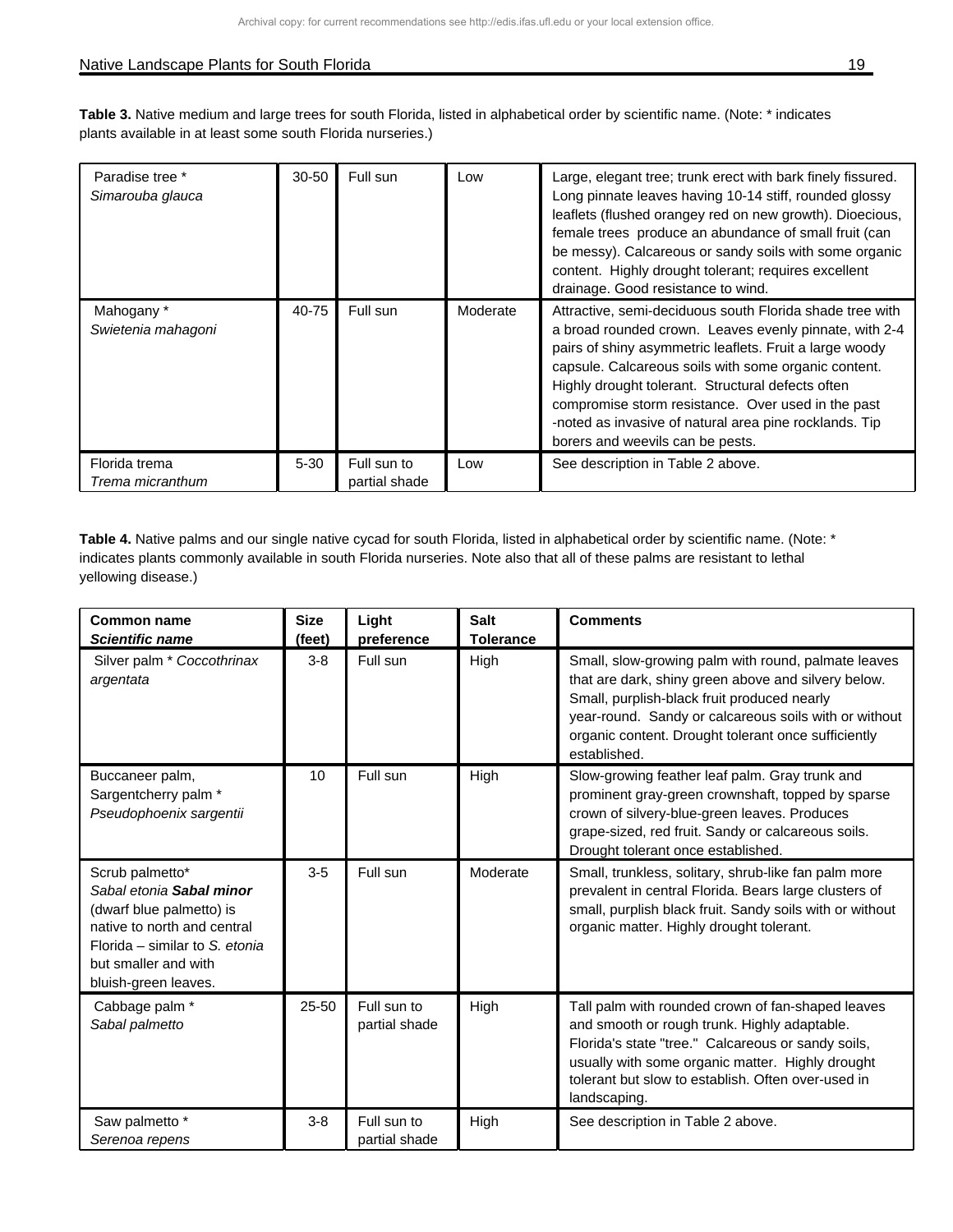#### Native Landscape Plants for South Florida 20 and 20 and 20 and 20 and 20 and 20 and 20 and 20 and 20 and 20 and 20 and 20 and 20 and 20 and 20 and 20 and 20 and 20 and 20 and 20 and 20 and 20 and 20 and 20 and 20 and 20 an

Table 4. Native palms and our single native cycad for south Florida, listed in alphabetical order by scientific name. (Note: \* indicates plants commonly available in south Florida nurseries. Note also that all of these palms are resistant to lethal yellowing disease.)

| Keys thatch palm * Thrinax<br>morrissii  | 15    | Full sun to<br>partial sun | High | Fan-shaped leaves are bluish-green above and<br>silvery below. Small white fruit produced in the fall.<br>Calcareous soils. Tolerant of all but prolonged<br>drought.                                                                              |
|------------------------------------------|-------|----------------------------|------|----------------------------------------------------------------------------------------------------------------------------------------------------------------------------------------------------------------------------------------------------|
| Florida thatch palm * Thrinax<br>radiata | 25    | Full sun to<br>partial sun | High | Grows naturally in sand or on limestone. Similar to T.<br>morrissii; differs in that leaves are green on both<br>sides. Calcareous or sandy soils, preferably with<br>some organic matter. Slightly less tolerant of drought<br>than T. morrissii. |
| Florida coontie *<br>Zamia floridana     | $1-5$ | Full sun to<br>shade       | High | Florida's only native cycad. See full description in<br>Table 2 above.                                                                                                                                                                             |

**Table 5.** Native ornamental grasses, ferns, and groundcovers for south Florida, listed in alphabetical order by scientific name. (Note: \* indicates plants available in at least some south Florida nurseries.)

| <b>Common name</b><br><b>Scientific name</b>             | <b>Size</b>         | Light<br>preference          | <b>Salt</b><br>tolerance | <b>Comments</b>                                                                                                                                                                                                                                                                                                               |
|----------------------------------------------------------|---------------------|------------------------------|--------------------------|-------------------------------------------------------------------------------------------------------------------------------------------------------------------------------------------------------------------------------------------------------------------------------------------------------------------------------|
| Beach bean<br>Canavalia rosea                            | $6 - 12$<br>inches  | Full sun                     | High                     | Sprawling, usually prostrate vine; leaves trifoliolate<br>with rounded leaflets. Attractive purple flowers. Sandy<br>soil, highly drought tolerant. Classed as a vine but<br>used more as an excellent beachfront groundcover.<br>Can grow into surrounding shrubs or over fences if not<br>controlled.                       |
| Pineland snowberry<br>Chiococca parviflora               | $1 - 10'$           | Full sun to<br>light shade   | Low                      | See entry in Table 2.                                                                                                                                                                                                                                                                                                         |
| Quail berry, ground holly *<br>Crossopetalum ilicifolium | 12<br>inches        | Full sun to<br>partial shade | Low                      | Very attractive prostrate, evergreen, shrubby<br>groundcover with small, holly-like, spiny leaves and<br>attractive red berries. Calcareous soils with some<br>organic matter. Highly drought tolerant. Especially<br>suited to pine rockland.                                                                                |
| Penny grass<br>Dichondra carolinensis                    | 2<br>inches         | Full sun                     | High                     | Low-growing groundcover with kidney shaded leaves.<br>Viewed as a weed in turf grass. Can be used for<br>edging or mass plantings. Prefers moist soil.                                                                                                                                                                        |
| Elliott's Love grass*<br>Eragrostis elliottii            | $12 - 24$<br>inches | Full sun to<br>light shade   | Low                      | Small, fine-textured bunchgrass with beautiful,<br>silvery-blue leaves and masses of tiny, delicate flower<br>spikes. Sandy soils with some organic content. Highly<br>drought tolerant but can also withstand brief flooding.                                                                                                |
| Purple love grass *<br>Eragrostis spectabilis            | $12 - 18$<br>inches | Full sun                     | Low                      | Clumping ornamental grass with soft, light green,<br>fine-textured leaves and delicate panicles of tiny,<br>reddish-purple flowers held high above foliage.<br>Free-draining, sandy soils. Highly drought tolerant,<br>intolerant of wet shady sites.                                                                         |
| Golden creeper*<br>Ernodea littoralis                    |                     | Full sun                     | High                     | Low-growing, semi-woody shrub with square, reddish<br>brown stems; leaves shiny, coriaceous, clustered<br>toward leaf tips. Flowers: tubular white to pink with<br>reflexed petals. Calcareous to sandy soils. Highly<br>tolerant of drought. Excellent ground cover for coastal<br>sites - inland requires perfect drainage. |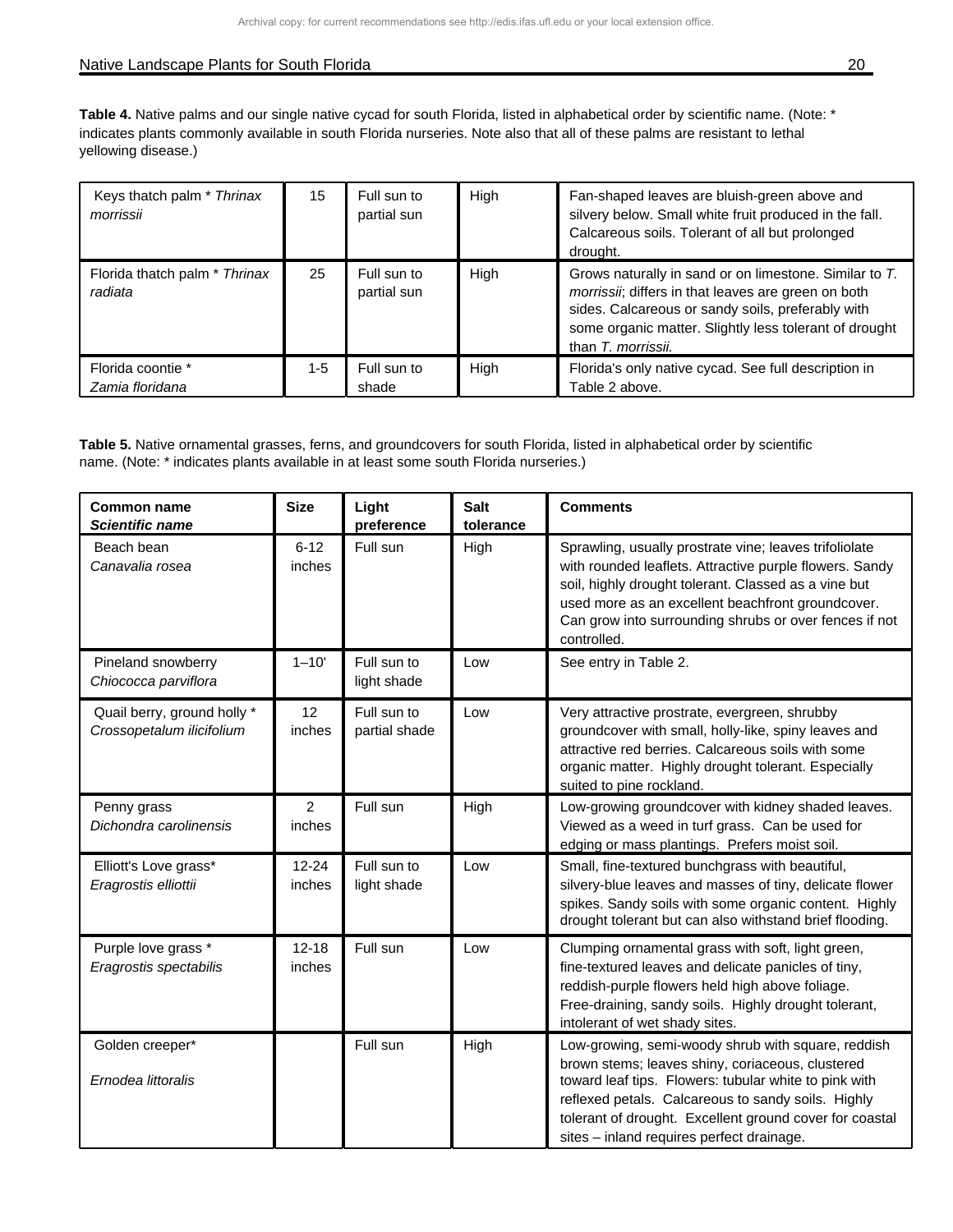### Native Landscape Plants for South Florida 21 and 21 and 21 and 21 and 21 and 21 and 22 and 22 and 21 and 21 and 21 and 21 and 21 and 21 and 22 and 22 and 22 and 22 and 22 and 22 and 22 and 22 and 22 and 22 and 22 and 22 an

| Beach morning glory<br>Ipomoea imperati<br>Syn. I. stolonifera | 6<br>inches         | Full sun                     | High     | Prostrate perennial, stems to 5-10" rooting at nodes<br>Blooms from spring through fall; white, funnel-shaped<br>flowers with yellow throats, open in the morning, closed<br>during afternoon. Ideal for beachfront sites. A less<br>vigorous relative of the railroad vine, I. pes-caprae<br>subsp. brasiliensis (see below)                                   |
|----------------------------------------------------------------|---------------------|------------------------------|----------|-----------------------------------------------------------------------------------------------------------------------------------------------------------------------------------------------------------------------------------------------------------------------------------------------------------------------------------------------------------------|
| Railroad vine*<br>Ipomoea pes-caprae subsp.<br>brasiliensis    | $3-8$<br>inches     | Full sun                     | High     | Prostrate trailing perennial, stems to 100' rooting at<br>nodes. Smooth, fleshy, rounded leaves; large, rosy<br>pink, funnel-shaped flowers. Sandy soils; highly<br>drought tolerant. Excellent for beachfront properties;<br>important role in stabilizing sand dunes.                                                                                         |
| Sunshine mimosa<br>Mimosa strigillosa                          | $6-9$<br>inches     | Full sun                     | Moderate | Prostrate, carpeting perennial with creeping, widely<br>spreading stems. Leaves are finely divided and<br>bipinnate. Flowers are small pink powderpuffs. Sandy<br>soils. Highly drought tolerant. Of questionable nativity<br>in south Florida. Can become weedy.                                                                                               |
| Muhly grass *<br>Muhlenbergia capillaris                       | $2-3$ feet          | Full sun to<br>partial shade | High     | Elegant, compact, tuft-forming ornamental grass with<br>fine, feather-like, pink flower spikes held high above<br>the leaves. Sandy to calcareous soils, preferably<br>evenly moist but will survive limited drought.                                                                                                                                           |
| Giant sword fern*<br>Nephrolepis biserrata                     | $3-4$ feet          | Partial to full<br>shade     | Low      | Tall fern with elegant leaves. Makes an excellent<br>groundcover for shady areas. Sandy or calcareous<br>soils, preferably with some organic matter. Requires<br>evenly moist soils. Drought tolerance very limited,<br>improved somewhat where there is more shade.                                                                                            |
| Baby rubber plant *<br>Peperomia obtusifolia                   | $12 - 18$<br>inches | Partial to full<br>shade     | Low      | Stoloniferous herb sometimes epiphytic; leaves<br>rounded and fleshy; spikes of insignificant flowers<br>Neutral to somewhat acid, organic-based soils.<br>Requires evenly moist soil; drought tolerance very<br>limited. Numerous cultivars available: leaves<br>variegated cream to yellow and shades of green.                                               |
| Silkgrass <sup>*</sup><br>Pityopsis graminifolia               | $2-3$ feet          | Full sun                     | Low      | See description in Table 1 above.                                                                                                                                                                                                                                                                                                                               |
| Long-stalked stopper<br>Psidium longipes                       | $1.5 - 3$<br>feet   | Full sun to<br>light shade   | Low      | See description in Table 2 above.                                                                                                                                                                                                                                                                                                                               |
| Pineland brake<br>Pteris bahamensis                            | $1-2$ feet          | Full sun to<br>light shade   | Low      | Forms tidy clumps; as old brown leaves accumulate,<br>entire plant can be severely cut back in early spring to<br>stimulate fresh growth. Calcareous soils with little<br>organic matter. Highly drought tolerant. Especially<br>suited to pine rockland. Populations in the wild at risk<br>from hybrids formed with exotic Chinese brake fern, P.<br>vittata. |
| Inkberry<br>Scaevola plumieri                                  | 2-4 feet            | Full sun                     | High     | See description in Table 2.                                                                                                                                                                                                                                                                                                                                     |
| Sea purslane*<br>Sesuvium portulacastrum                       | $6-8$<br>inches     | Full sun                     | High     | Sprawling, succulent groundcover; red-flushed stems<br>bear narrow, fleshy leaves and tiny purplish-pink<br>flowers. Good for beachfront properties. Brackish,<br>sandy soils with little or no organic content. Tolerates<br>prolonged drought.                                                                                                                |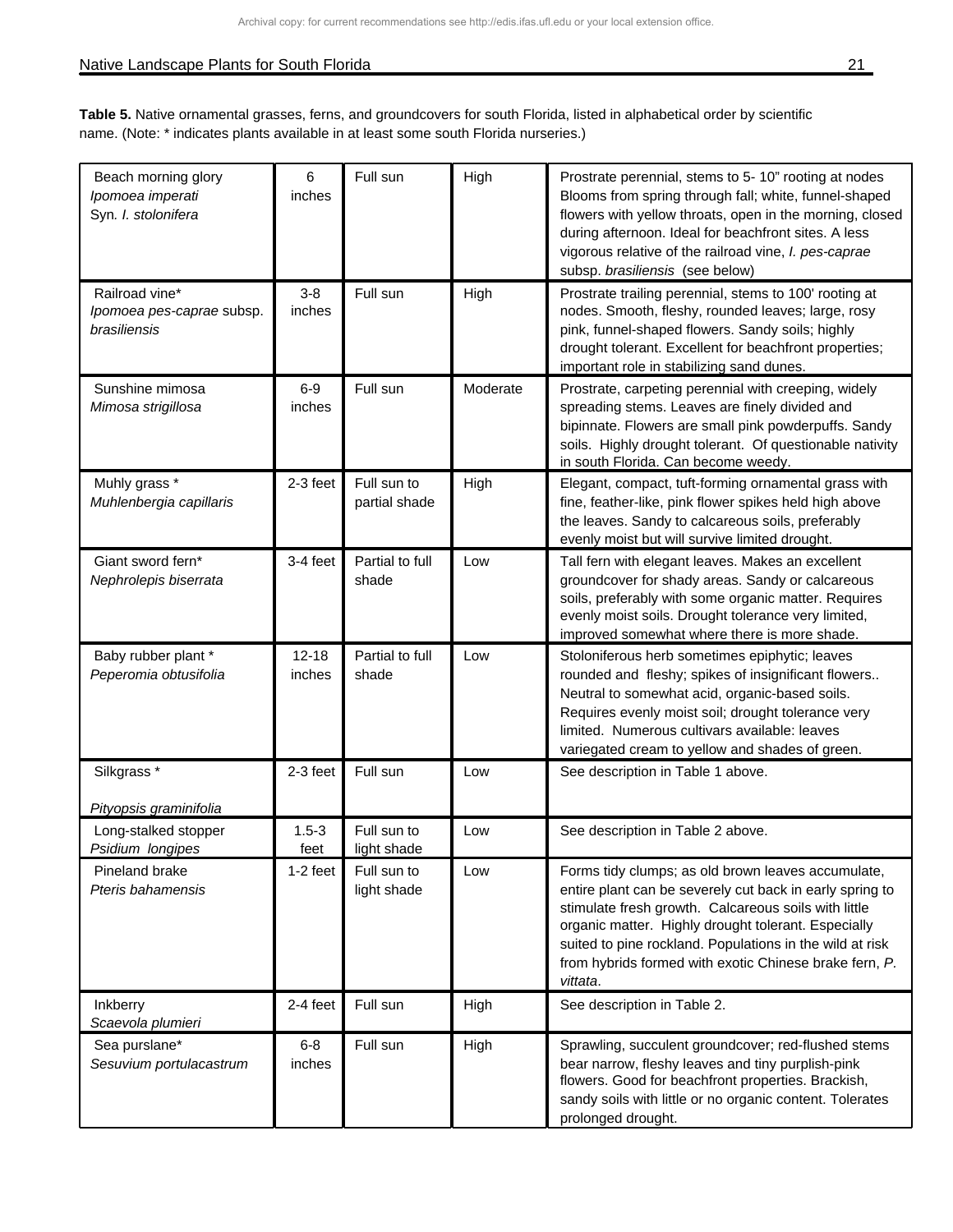**Table 5.** Native ornamental grasses, ferns, and groundcovers for south Florida, listed in alphabetical order by scientific name. (Note: \* indicates plants available in at least some south Florida nurseries.)

| Lopsided Indian grass<br>Sorghastrum secundum  | 24-48<br>inches | Full sun to<br>light shade   | Low      | Clump-forming grass with fairly non-descript leaves in<br>spring and summer. In late summer or early fall,<br>however, striking, 4- to 6-foot, one sided, tan flower<br>panicles emerge. Sandy or calcareous soils. Highly<br>drought tolerant. Wait until flowering is over before<br>cutting back.                                                                        |
|------------------------------------------------|-----------------|------------------------------|----------|-----------------------------------------------------------------------------------------------------------------------------------------------------------------------------------------------------------------------------------------------------------------------------------------------------------------------------------------------------------------------------|
| Sand cordgrass *<br>Spartina bakeri            | 4-6 feet        | Full sun                     | High     | Large, bunch-forming grass with wiry, brownish-green,<br>scabrous leaves. Sandy or calcareous soils. Some<br>limited drought tolerance but requires evenly moist soil<br>to thrive. Underutilized; suitable for seaside locations<br>away from direct ocean exposure.                                                                                                       |
| Pineland dropseed*<br>Sporobolus junceus       | $1-3$ feet      | Full sun                     | Moderate | One of Florida's most attractive ornamental grasses.<br>Forms large, hemispherical clumps of thin, wiry,<br>blue-green to silvery green leaves. Flower spikes are<br>tall and bear numerous, tiny, reddish-colored flowers.<br>Calcareous or sandy soils. Highly drought tolerant.                                                                                          |
| Blue porterweed*<br>Stachytarpheta jamaicensis | 12-36<br>inches | Full sun to<br>partial shade | Moderate | See description in Table 1 above.                                                                                                                                                                                                                                                                                                                                           |
| Fakahatchee grass *<br>Tripsacum dactyloides   | $4-5$ feet      | Full sun to<br>partial shade | Moderate | Large clumping grass with broad green blades having<br>prominent, often whitish midribs. Forms fountain-like<br>clumps. Distinctive flowers rise above leaves on<br>slender stems in midsummer. Calcareous or sandy<br>soils. Some drought tolerance; requires needs evenly<br>moist soils to thrive. Easy to grow and excellent<br>substitute for non-native pampas grass. |
| Florida gamma grass *<br>Tripsacum floridana   | $2-4$ feet      | Full sun to<br>partial shade | Moderate | Similar to T. dactyloides, but smaller and with<br>finer-textured leaves. Also called dwarf Fakahatchee<br>grass.                                                                                                                                                                                                                                                           |
| Florida coontie *<br>Zamia floridana           | $1-5$ feet      | Full sun to<br>shade         | High     | See description in Table 2 above.                                                                                                                                                                                                                                                                                                                                           |

| Common name<br><b>Scientific name</b>   | <b>Size</b>          | Light<br>preference         | <b>Salt</b><br>tolerance | <b>Comments</b>                                                                                                                                                                                                                                                                               |
|-----------------------------------------|----------------------|-----------------------------|--------------------------|-----------------------------------------------------------------------------------------------------------------------------------------------------------------------------------------------------------------------------------------------------------------------------------------------|
| Limber caper *<br>Capparis flexuosa     | $12 -$<br>25<br>feet | Full sun to full<br>shade   | High                     | See description in Table 2 above.                                                                                                                                                                                                                                                             |
| Butterfly pea<br>Centrosema virginianum | $3-12$<br>feet       | Full sun $-$<br>light shade | Low                      | Easily cultivated vine that can grow prostrate as an open<br>ground cover or a twining climber. Leaves trifoliolate:<br>leaflets linear and delicate or broader, more lanceolate.<br>Flowers are purplish-pink, pea-like in appearance.<br>Calcareous or sandy soil. Highly drought tolerant. |